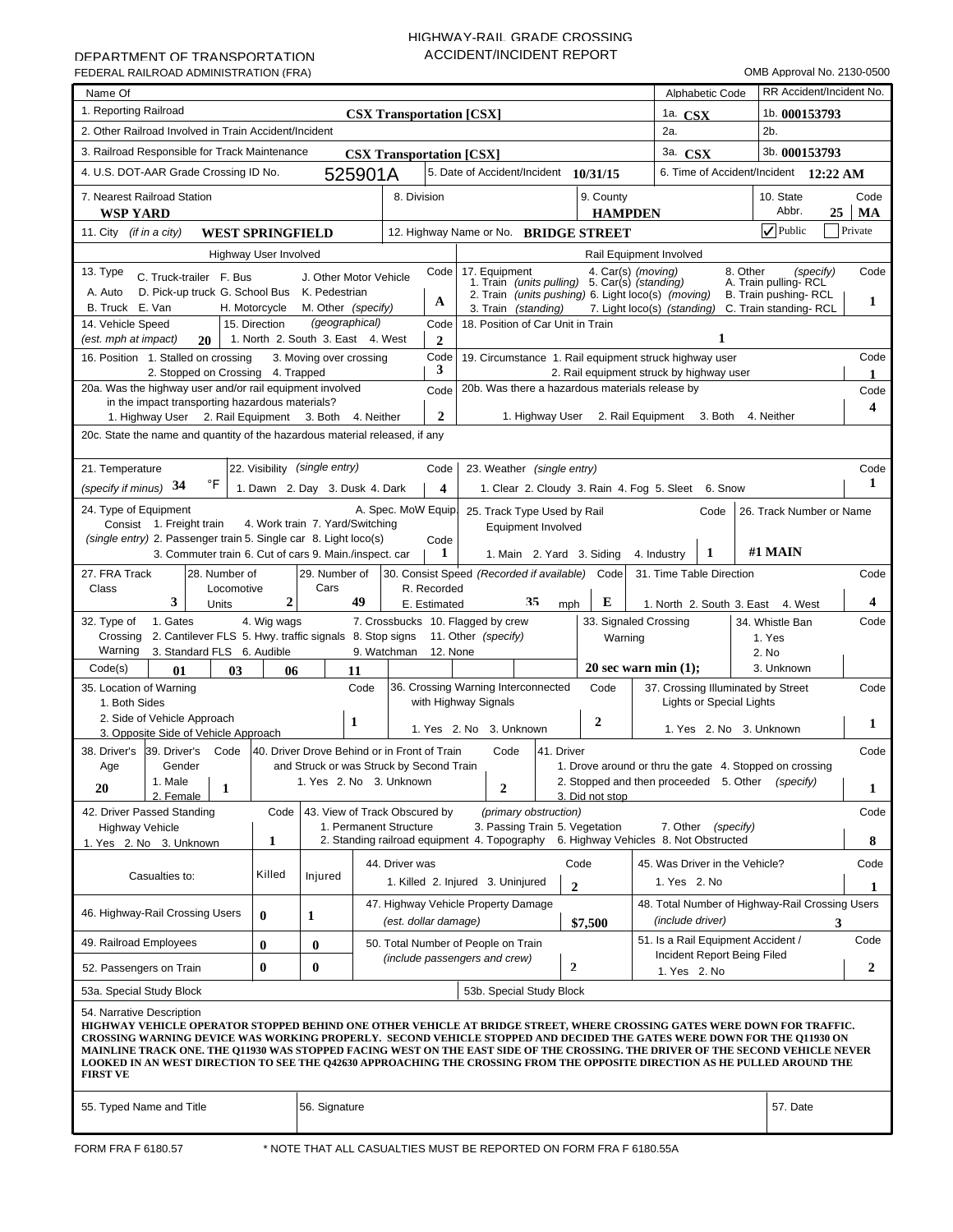# HIGHWAY-RAIL GRADE CROSSING ACCIDENT/INCIDENT REPORT

| Name Of                                                                                                                                                                                                                                                                                                                                                                                                                                                                         |                                                                     |                                 |                                                                                                                      |                             | Alphabetic Code                                                                                   | RR Accident/Incident No.                     |                         |  |  |  |  |  |
|---------------------------------------------------------------------------------------------------------------------------------------------------------------------------------------------------------------------------------------------------------------------------------------------------------------------------------------------------------------------------------------------------------------------------------------------------------------------------------|---------------------------------------------------------------------|---------------------------------|----------------------------------------------------------------------------------------------------------------------|-----------------------------|---------------------------------------------------------------------------------------------------|----------------------------------------------|-------------------------|--|--|--|--|--|
| 1. Reporting Railroad                                                                                                                                                                                                                                                                                                                                                                                                                                                           |                                                                     |                                 |                                                                                                                      |                             |                                                                                                   |                                              |                         |  |  |  |  |  |
| 2. Other Railroad Involved in Train Accident/Incident                                                                                                                                                                                                                                                                                                                                                                                                                           |                                                                     | <b>CSX Transportation [CSX]</b> |                                                                                                                      |                             | 1a. $\mathbf{CSX}$<br>2a.                                                                         | <sup>1b.</sup> 000120465<br>2b.              |                         |  |  |  |  |  |
|                                                                                                                                                                                                                                                                                                                                                                                                                                                                                 |                                                                     |                                 |                                                                                                                      |                             |                                                                                                   |                                              |                         |  |  |  |  |  |
| 3. Railroad Responsible for Track Maintenance                                                                                                                                                                                                                                                                                                                                                                                                                                   |                                                                     | <b>CSX Transportation [CSX]</b> |                                                                                                                      |                             | 3a. CSX                                                                                           | 3b. 000120465                                |                         |  |  |  |  |  |
| 4. U.S. DOT-AAR Grade Crossing ID No.                                                                                                                                                                                                                                                                                                                                                                                                                                           | 525901A                                                             |                                 | 5. Date of Accident/Incident 09/14/13                                                                                |                             |                                                                                                   | 6. Time of Accident/Incident 01:25 AM        |                         |  |  |  |  |  |
| 7. Nearest Railroad Station<br><b>WEST SPRINGFIELD</b>                                                                                                                                                                                                                                                                                                                                                                                                                          |                                                                     | 8. Division                     |                                                                                                                      | 9. County<br><b>HAMPDEN</b> |                                                                                                   | 10. State<br>Abbr.<br>25                     | Code<br>MA              |  |  |  |  |  |
| 11. City <i>(if in a city)</i><br><b>WEST SPRINGFIELD</b>                                                                                                                                                                                                                                                                                                                                                                                                                       |                                                                     |                                 | 12. Highway Name or No. BRIDGE STREET                                                                                |                             |                                                                                                   | $\sqrt{\frac{1}{2}}$ Public                  | Private                 |  |  |  |  |  |
| Highway User Involved                                                                                                                                                                                                                                                                                                                                                                                                                                                           |                                                                     |                                 |                                                                                                                      |                             | Rail Equipment Involved                                                                           |                                              |                         |  |  |  |  |  |
| 13. Type<br>C. Truck-trailer F. Bus                                                                                                                                                                                                                                                                                                                                                                                                                                             | J. Other Motor Vehicle                                              | Code                            | 17. Equipment<br>7. Equipment 4. Car(s) (moving)<br>1. Train (units pulling) 5. Car(s) (standing)                    |                             |                                                                                                   | 8. Other<br>(specify)                        | Code                    |  |  |  |  |  |
| A. Auto<br>D. Pick-up truck G. School Bus                                                                                                                                                                                                                                                                                                                                                                                                                                       | K. Pedestrian                                                       |                                 | 2. Train (units pushing) 6. Light loco(s) (moving)                                                                   |                             |                                                                                                   | A. Train pulling-RCL<br>B. Train pushing-RCL |                         |  |  |  |  |  |
| B. Truck E. Van<br>H. Motorcycle                                                                                                                                                                                                                                                                                                                                                                                                                                                | M. Other (specify)                                                  | A                               | 3. Train (standing)                                                                                                  |                             | 7. Light loco(s) (standing)                                                                       | C. Train standing-RCL                        | 1                       |  |  |  |  |  |
| 14. Vehicle Speed<br>15. Direction                                                                                                                                                                                                                                                                                                                                                                                                                                              | (geographical)                                                      | Code                            | 18. Position of Car Unit in Train                                                                                    |                             |                                                                                                   |                                              |                         |  |  |  |  |  |
| (est. mph at impact)<br>$\bf{0}$                                                                                                                                                                                                                                                                                                                                                                                                                                                | 1. North 2. South 3. East 4. West                                   | 4                               |                                                                                                                      |                             | 1                                                                                                 |                                              | Code                    |  |  |  |  |  |
| Code<br>16. Position 1. Stalled on crossing<br>3. Moving over crossing<br>19. Circumstance 1. Rail equipment struck highway user<br>2<br>2. Stopped on Crossing 4. Trapped<br>2. Rail equipment struck by highway user                                                                                                                                                                                                                                                          |                                                                     |                                 |                                                                                                                      |                             |                                                                                                   |                                              |                         |  |  |  |  |  |
| 20a. Was the highway user and/or rail equipment involved<br>20b. Was there a hazardous materials release by<br>Code                                                                                                                                                                                                                                                                                                                                                             |                                                                     |                                 |                                                                                                                      |                             |                                                                                                   |                                              |                         |  |  |  |  |  |
| in the impact transporting hazardous materials?                                                                                                                                                                                                                                                                                                                                                                                                                                 |                                                                     |                                 |                                                                                                                      |                             |                                                                                                   |                                              |                         |  |  |  |  |  |
| 4<br>1. Highway User 2. Rail Equipment<br>3. Both 4. Neither<br>1. Highway User 2. Rail Equipment 3. Both<br>4. Neither                                                                                                                                                                                                                                                                                                                                                         |                                                                     |                                 |                                                                                                                      |                             |                                                                                                   |                                              |                         |  |  |  |  |  |
| 20c. State the name and quantity of the hazardous material released, if any                                                                                                                                                                                                                                                                                                                                                                                                     |                                                                     |                                 |                                                                                                                      |                             |                                                                                                   |                                              |                         |  |  |  |  |  |
| 22. Visibility (single entry)<br>23. Weather (single entry)<br>Code                                                                                                                                                                                                                                                                                                                                                                                                             |                                                                     |                                 |                                                                                                                      |                             |                                                                                                   |                                              |                         |  |  |  |  |  |
| 21. Temperature<br>Code<br>°F<br>1<br>(specify if minus) $56$<br>1. Dawn 2. Day 3. Dusk 4. Dark<br>$\overline{\mathbf{4}}$<br>1. Clear 2. Cloudy 3. Rain 4. Fog 5. Sleet 6. Snow                                                                                                                                                                                                                                                                                                |                                                                     |                                 |                                                                                                                      |                             |                                                                                                   |                                              |                         |  |  |  |  |  |
|                                                                                                                                                                                                                                                                                                                                                                                                                                                                                 |                                                                     |                                 |                                                                                                                      |                             |                                                                                                   |                                              |                         |  |  |  |  |  |
| 24. Type of Equipment<br>A. Spec. MoW Equip.<br>25. Track Type Used by Rail<br>Code<br>26. Track Number or Name<br>Consist 1. Freight train<br>4. Work train 7. Yard/Switching                                                                                                                                                                                                                                                                                                  |                                                                     |                                 |                                                                                                                      |                             |                                                                                                   |                                              |                         |  |  |  |  |  |
| Equipment Involved<br>(single entry) 2. Passenger train 5. Single car 8. Light loco(s)<br>Code                                                                                                                                                                                                                                                                                                                                                                                  |                                                                     |                                 |                                                                                                                      |                             |                                                                                                   |                                              |                         |  |  |  |  |  |
| <b>MAIN1</b><br>1<br>3. Commuter train 6. Cut of cars 9. Main./inspect. car<br>1<br>1. Main 2. Yard 3. Siding<br>4. Industry                                                                                                                                                                                                                                                                                                                                                    |                                                                     |                                 |                                                                                                                      |                             |                                                                                                   |                                              |                         |  |  |  |  |  |
| 27. FRA Track<br>28. Number of                                                                                                                                                                                                                                                                                                                                                                                                                                                  | 29. Number of                                                       |                                 | 30. Consist Speed (Recorded if available) Code                                                                       |                             | 31. Time Table Direction                                                                          |                                              | Code                    |  |  |  |  |  |
| Cars<br>Class<br>Locomotive<br>R. Recorded<br>3<br>3<br>27<br>43<br>R<br>4<br>Units<br>E. Estimated<br>mph<br>1. North 2. South 3. East 4. West                                                                                                                                                                                                                                                                                                                                 |                                                                     |                                 |                                                                                                                      |                             |                                                                                                   |                                              |                         |  |  |  |  |  |
| 1. Gates<br>4. Wig wags<br>32. Type of                                                                                                                                                                                                                                                                                                                                                                                                                                          |                                                                     |                                 | 7. Crossbucks 10. Flagged by crew                                                                                    |                             | 33. Signaled Crossing                                                                             | 34. Whistle Ban                              | Code                    |  |  |  |  |  |
| 2. Cantilever FLS 5. Hwy. traffic signals 8. Stop signs 11. Other (specify)<br>Crossing                                                                                                                                                                                                                                                                                                                                                                                         |                                                                     |                                 |                                                                                                                      | Warning                     |                                                                                                   | 1. Yes                                       |                         |  |  |  |  |  |
| Warning<br>3. Standard FLS 6. Audible                                                                                                                                                                                                                                                                                                                                                                                                                                           |                                                                     | 9. Watchman<br>12. None         |                                                                                                                      |                             |                                                                                                   | 2. No                                        |                         |  |  |  |  |  |
| Code(s)<br>01<br>03                                                                                                                                                                                                                                                                                                                                                                                                                                                             | 06                                                                  |                                 |                                                                                                                      |                             | 20 sec warn min $(1)$ ;                                                                           | 3. Unknown                                   |                         |  |  |  |  |  |
| 35. Location of Warning<br>1. Both Sides                                                                                                                                                                                                                                                                                                                                                                                                                                        | Code                                                                |                                 | 36. Crossing Warning Interconnected<br>with Highway Signals                                                          | Code                        | 37. Crossing Illuminated by Street<br><b>Lights or Special Lights</b>                             |                                              | Code                    |  |  |  |  |  |
| 2. Side of Vehicle Approach                                                                                                                                                                                                                                                                                                                                                                                                                                                     | 1                                                                   |                                 |                                                                                                                      | 2                           |                                                                                                   |                                              |                         |  |  |  |  |  |
| 3. Opposite Side of Vehicle Approach                                                                                                                                                                                                                                                                                                                                                                                                                                            |                                                                     |                                 | 1. Yes 2. No 3. Unknown                                                                                              |                             | 1. Yes 2. No 3. Unknown                                                                           |                                              | 1                       |  |  |  |  |  |
| 39. Driver's<br>38. Driver's<br>Code                                                                                                                                                                                                                                                                                                                                                                                                                                            | 40. Driver Drove Behind or in Front of Train                        |                                 | Code<br>41. Driver                                                                                                   |                             |                                                                                                   |                                              | Code                    |  |  |  |  |  |
| Gender<br>Age<br>1. Male                                                                                                                                                                                                                                                                                                                                                                                                                                                        | and Struck or was Struck by Second Train<br>1. Yes 2. No 3. Unknown |                                 |                                                                                                                      |                             | 1. Drove around or thru the gate 4. Stopped on crossing<br>2. Stopped and then proceeded 5. Other | (specify)                                    |                         |  |  |  |  |  |
| $\overline{2}$<br>21<br>2. Female                                                                                                                                                                                                                                                                                                                                                                                                                                               |                                                                     |                                 | $\boldsymbol{2}$                                                                                                     | 3. Did not stop             |                                                                                                   |                                              | $\overline{\mathbf{4}}$ |  |  |  |  |  |
| 42. Driver Passed Standing<br>Code                                                                                                                                                                                                                                                                                                                                                                                                                                              | 43. View of Track Obscured by                                       |                                 | (primary obstruction)                                                                                                |                             |                                                                                                   |                                              | Code                    |  |  |  |  |  |
| <b>Highway Vehicle</b>                                                                                                                                                                                                                                                                                                                                                                                                                                                          | 1. Permanent Structure                                              |                                 | 3. Passing Train 5. Vegetation<br>2. Standing railroad equipment 4. Topography 6. Highway Vehicles 8. Not Obstructed |                             | 7. Other (specify)                                                                                |                                              |                         |  |  |  |  |  |
| $\boldsymbol{2}$<br>1. Yes 2. No 3. Unknown                                                                                                                                                                                                                                                                                                                                                                                                                                     |                                                                     |                                 |                                                                                                                      |                             |                                                                                                   |                                              | 8                       |  |  |  |  |  |
| Killed<br>Casualties to:                                                                                                                                                                                                                                                                                                                                                                                                                                                        | Injured                                                             | 44. Driver was                  |                                                                                                                      | Code                        | 45. Was Driver in the Vehicle?                                                                    |                                              | Code                    |  |  |  |  |  |
|                                                                                                                                                                                                                                                                                                                                                                                                                                                                                 |                                                                     |                                 | 1. Killed 2. Injured 3. Uninjured                                                                                    | 3                           | 1. Yes 2. No                                                                                      |                                              | $\mathbf{2}$            |  |  |  |  |  |
| 46. Highway-Rail Crossing Users<br>$\bf{0}$                                                                                                                                                                                                                                                                                                                                                                                                                                     | $\bf{0}$                                                            |                                 | 47. Highway Vehicle Property Damage                                                                                  |                             | 48. Total Number of Highway-Rail Crossing Users                                                   |                                              |                         |  |  |  |  |  |
|                                                                                                                                                                                                                                                                                                                                                                                                                                                                                 |                                                                     | (est. dollar damage)            |                                                                                                                      | \$1,000                     | (include driver)                                                                                  | 3                                            |                         |  |  |  |  |  |
| 49. Railroad Employees<br>$\bf{0}$                                                                                                                                                                                                                                                                                                                                                                                                                                              | $\bf{0}$                                                            |                                 | 50. Total Number of People on Train                                                                                  |                             | 51. Is a Rail Equipment Accident /<br>Incident Report Being Filed                                 |                                              | Code                    |  |  |  |  |  |
| $\bf{0}$<br>52. Passengers on Train                                                                                                                                                                                                                                                                                                                                                                                                                                             | $\bf{0}$                                                            |                                 | (include passengers and crew)                                                                                        | $\mathbf{2}$                | 1. Yes 2. No                                                                                      |                                              | $\boldsymbol{2}$        |  |  |  |  |  |
| 53a. Special Study Block                                                                                                                                                                                                                                                                                                                                                                                                                                                        |                                                                     |                                 |                                                                                                                      |                             |                                                                                                   |                                              |                         |  |  |  |  |  |
| 53b. Special Study Block<br>54. Narrative Description<br>Q02012 SOUNDING THE HORN AND RINGING THE BELL APPROACHED BRIDGE STREET CROSSING WHEN IT HIT TRESPASSER VEHICLE THAT DROVE OFF<br>THE ROAD CROSSING AND GOT HUNG UP ON THE RAIL. THE ENGINEER SIDE OF THE LEADER CSXT 869 JUST SCRAPED THE SIDE OF THE TRESPASSER<br>VEHICLE. NO DAMAGE TO THE LOCOMOTIVE OR TRAIN. THE VEHICLE HAD ITS PASSENGER SIDE MIRROR BROKEN OFF AND A CREASE INDENTED<br><b>INTO THE DOOR.</b> |                                                                     |                                 |                                                                                                                      |                             |                                                                                                   |                                              |                         |  |  |  |  |  |
| 55. Typed Name and Title                                                                                                                                                                                                                                                                                                                                                                                                                                                        | 56. Signature                                                       |                                 |                                                                                                                      |                             |                                                                                                   | 57. Date                                     |                         |  |  |  |  |  |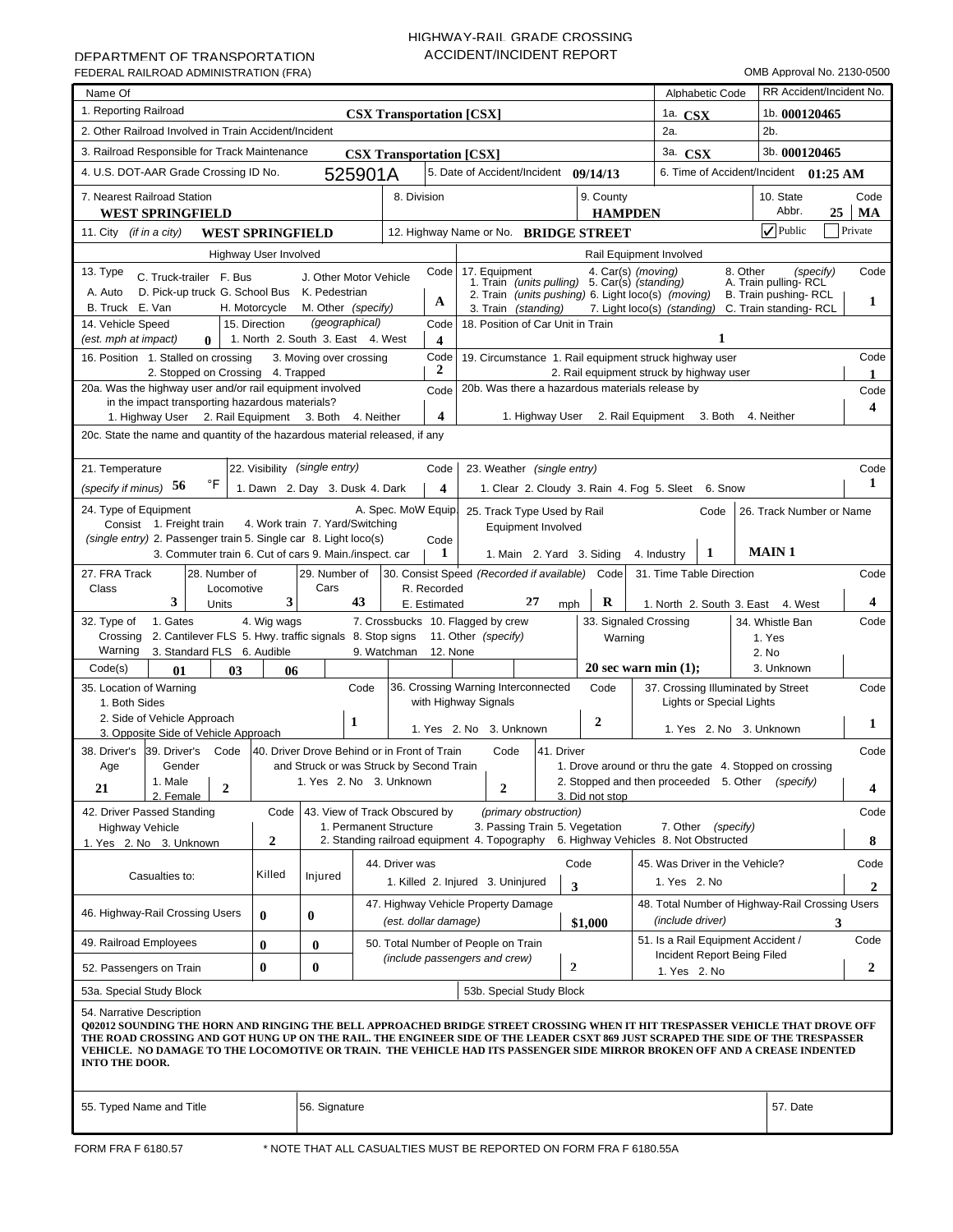# HIGHWAY-RAIL GRADE CROSSING ACCIDENT/INCIDENT REPORT

| Name Of                                                                                                                                                                                                                                                                                                                                                                                                                                   |                  |                                              |                                 |              |                                                                                                   |                         |                             |                                        | Alphabetic Code             | RR Accident/Incident No.                                |            |
|-------------------------------------------------------------------------------------------------------------------------------------------------------------------------------------------------------------------------------------------------------------------------------------------------------------------------------------------------------------------------------------------------------------------------------------------|------------------|----------------------------------------------|---------------------------------|--------------|---------------------------------------------------------------------------------------------------|-------------------------|-----------------------------|----------------------------------------|-----------------------------|---------------------------------------------------------|------------|
| 1. Reporting Railroad                                                                                                                                                                                                                                                                                                                                                                                                                     |                  |                                              | <b>CSX Transportation [CSX]</b> |              |                                                                                                   |                         |                             | 1a. $CSX$                              |                             | 1b. 000102775                                           |            |
| 2. Other Railroad Involved in Train Accident/Incident                                                                                                                                                                                                                                                                                                                                                                                     |                  |                                              |                                 |              |                                                                                                   |                         |                             | 2a.                                    |                             | $2b$ .                                                  |            |
| 3. Railroad Responsible for Track Maintenance                                                                                                                                                                                                                                                                                                                                                                                             |                  |                                              | <b>CSX Transportation [CSX]</b> |              |                                                                                                   |                         |                             | 3a. CSX                                |                             | 3b. 000102775                                           |            |
| 4. U.S. DOT-AAR Grade Crossing ID No.                                                                                                                                                                                                                                                                                                                                                                                                     |                  |                                              | 525901A                         |              | 5. Date of Accident/Incident 04/17/12                                                             |                         |                             |                                        |                             | 6. Time of Accident/Incident 07:10 PM                   |            |
| 7. Nearest Railroad Station<br><b>WEST SPRINGFIELD</b>                                                                                                                                                                                                                                                                                                                                                                                    |                  |                                              | 8. Division                     |              |                                                                                                   |                         | 9. County<br><b>HAMPDEN</b> |                                        |                             | 10. State<br>Abbr.<br>25                                | Code<br>MA |
| 11. City <i>(if in a city)</i><br><b>WEST SPRINGFIELD</b>                                                                                                                                                                                                                                                                                                                                                                                 |                  |                                              |                                 |              | 12. Highway Name or No. BRIDGE STREET                                                             |                         |                             |                                        |                             | $ $ $\checkmark$ Public                                 | Private    |
| Highway User Involved                                                                                                                                                                                                                                                                                                                                                                                                                     |                  |                                              |                                 |              |                                                                                                   |                         |                             | Rail Equipment Involved                |                             |                                                         |            |
| 13. Type<br>C. Truck-trailer F. Bus                                                                                                                                                                                                                                                                                                                                                                                                       |                  | J. Other Motor Vehicle                       |                                 | Code         | 17. Equipment<br>7. Equipment 4. Car(s) (moving)<br>1. Train (units pulling) 5. Car(s) (standing) |                         |                             |                                        | 8. Other                    | (specify)                                               | Code       |
| A. Auto<br>D. Pick-up truck G. School Bus                                                                                                                                                                                                                                                                                                                                                                                                 |                  | K. Pedestrian                                |                                 |              | 2. Train <i>(units pushing)</i> 6. Light loco(s) <i>(moving)</i>                                  |                         |                             |                                        |                             | A. Train pulling-RCL<br>B. Train pushing-RCL            |            |
| B. Truck E. Van<br>H. Motorcycle                                                                                                                                                                                                                                                                                                                                                                                                          |                  | M. Other (specify)                           |                                 | A            | 3. Train (standing)                                                                               |                         |                             | 7. Light loco(s) (standing)            |                             | C. Train standing-RCL                                   | 1          |
| 14. Vehicle Speed<br>15. Direction                                                                                                                                                                                                                                                                                                                                                                                                        |                  | (geographical)                               |                                 | Code         | 18. Position of Car Unit in Train                                                                 |                         |                             |                                        |                             |                                                         |            |
| 1. North 2. South 3. East 4. West<br>1<br>(est. mph at impact)<br>5<br>1                                                                                                                                                                                                                                                                                                                                                                  |                  |                                              |                                 |              |                                                                                                   |                         |                             |                                        |                             |                                                         |            |
| Code<br>16. Position 1. Stalled on crossing<br>3. Moving over crossing<br>19. Circumstance 1. Rail equipment struck highway user<br>3                                                                                                                                                                                                                                                                                                     |                  |                                              |                                 |              |                                                                                                   |                         |                             |                                        |                             |                                                         |            |
| 2. Stopped on Crossing 4. Trapped<br>2. Rail equipment struck by highway user<br>20a. Was the highway user and/or rail equipment involved<br>20b. Was there a hazardous materials release by<br>Code                                                                                                                                                                                                                                      |                  |                                              |                                 |              |                                                                                                   |                         |                             |                                        |                             |                                                         |            |
| in the impact transporting hazardous materials?                                                                                                                                                                                                                                                                                                                                                                                           |                  |                                              |                                 |              |                                                                                                   |                         |                             |                                        |                             |                                                         | Code<br>4  |
| $\mathbf{2}$<br>2. Rail Equipment 3. Both 4. Neither<br>1. Highway User<br>1. Highway User 2. Rail Equipment 3. Both<br>4. Neither                                                                                                                                                                                                                                                                                                        |                  |                                              |                                 |              |                                                                                                   |                         |                             |                                        |                             |                                                         |            |
| 20c. State the name and quantity of the hazardous material released, if any                                                                                                                                                                                                                                                                                                                                                               |                  |                                              |                                 |              |                                                                                                   |                         |                             |                                        |                             |                                                         |            |
| Code                                                                                                                                                                                                                                                                                                                                                                                                                                      |                  |                                              |                                 |              |                                                                                                   |                         |                             |                                        |                             |                                                         |            |
| 22. Visibility (single entry)<br>21. Temperature<br>Code<br>23. Weather (single entry)<br>°F<br>1<br>(specify if minus) $65$<br>1. Dawn 2. Day 3. Dusk 4. Dark<br>$\mathbf{2}$                                                                                                                                                                                                                                                            |                  |                                              |                                 |              |                                                                                                   |                         |                             |                                        |                             |                                                         |            |
| 1. Clear 2. Cloudy 3. Rain 4. Fog 5. Sleet 6. Snow<br>24. Type of Equipment<br>A. Spec. MoW Equip.                                                                                                                                                                                                                                                                                                                                        |                  |                                              |                                 |              |                                                                                                   |                         |                             |                                        |                             |                                                         |            |
| 26. Track Number or Name<br>25. Track Type Used by Rail<br>Code<br>Consist 1. Freight train<br>4. Work train 7. Yard/Switching<br>Equipment Involved                                                                                                                                                                                                                                                                                      |                  |                                              |                                 |              |                                                                                                   |                         |                             |                                        |                             |                                                         |            |
| (single entry) 2. Passenger train 5. Single car 8. Light loco(s)<br>Code<br><b>MAIN1</b><br>1<br>3. Commuter train 6. Cut of cars 9. Main./inspect. car<br>1<br>1. Main 2. Yard 3. Siding<br>4. Industry                                                                                                                                                                                                                                  |                  |                                              |                                 |              |                                                                                                   |                         |                             |                                        |                             |                                                         |            |
| 27. FRA Track                                                                                                                                                                                                                                                                                                                                                                                                                             |                  |                                              |                                 |              |                                                                                                   |                         |                             |                                        |                             |                                                         | Code       |
| 29. Number of<br>30. Consist Speed (Recorded if available) Code<br>31. Time Table Direction<br>28. Number of<br>Cars<br>R. Recorded<br>Class<br>Locomotive                                                                                                                                                                                                                                                                                |                  |                                              |                                 |              |                                                                                                   |                         |                             |                                        |                             |                                                         |            |
| 3<br>Units                                                                                                                                                                                                                                                                                                                                                                                                                                | $\overline{2}$   | 54                                           |                                 | E. Estimated | 38                                                                                                | mph                     | R                           |                                        |                             | 1. North 2. South 3. East 4. West                       | 4          |
| 1. Gates<br>32. Type of<br>2. Cantilever FLS 5. Hwy. traffic signals 8. Stop signs 11. Other (specify)<br>Crossing                                                                                                                                                                                                                                                                                                                        | 4. Wig wags      |                                              |                                 |              | 7. Crossbucks 10. Flagged by crew                                                                 |                         | Warning                     | 33. Signaled Crossing                  |                             | 34. Whistle Ban<br>1. Yes                               | Code       |
| Warning<br>3. Standard FLS 6. Audible                                                                                                                                                                                                                                                                                                                                                                                                     |                  |                                              | 9. Watchman                     | 12. None     |                                                                                                   |                         |                             |                                        |                             | 2. No                                                   |            |
| Code(s)<br>01<br>02                                                                                                                                                                                                                                                                                                                                                                                                                       | 03               | 04                                           | 06                              |              |                                                                                                   |                         |                             | 20 sec warn min $(1)$ ;                |                             | 3. Unknown                                              |            |
| 35. Location of Warning                                                                                                                                                                                                                                                                                                                                                                                                                   |                  |                                              | Code                            |              | 36. Crossing Warning Interconnected                                                               |                         | Code                        |                                        |                             | 37. Crossing Illuminated by Street                      | Code       |
| 1. Both Sides<br>2. Side of Vehicle Approach                                                                                                                                                                                                                                                                                                                                                                                              |                  |                                              |                                 |              | with Highway Signals                                                                              |                         |                             |                                        | Lights or Special Lights    |                                                         |            |
| 3. Opposite Side of Vehicle Approach                                                                                                                                                                                                                                                                                                                                                                                                      |                  | 1                                            |                                 |              | 1. Yes 2. No 3. Unknown                                                                           |                         | $\mathbf{2}$                |                                        |                             | 1. Yes 2. No 3. Unknown                                 | 1          |
| 39. Driver's<br>38. Driver's<br>Code                                                                                                                                                                                                                                                                                                                                                                                                      |                  | 40. Driver Drove Behind or in Front of Train |                                 |              | Code<br>41. Driver                                                                                |                         |                             |                                        |                             |                                                         | Code       |
| Gender<br>Age                                                                                                                                                                                                                                                                                                                                                                                                                             |                  | and Struck or was Struck by Second Train     |                                 |              |                                                                                                   |                         |                             |                                        |                             | 1. Drove around or thru the gate 4. Stopped on crossing |            |
| 1. Male<br>31<br>1                                                                                                                                                                                                                                                                                                                                                                                                                        |                  | 1. Yes 2. No 3. Unknown                      |                                 |              | $\overline{2}$                                                                                    |                         |                             | 2. Stopped and then proceeded 5. Other |                             | (specify)                                               | 1          |
| 2. Female<br>42. Driver Passed Standing                                                                                                                                                                                                                                                                                                                                                                                                   | Code             |                                              | 43. View of Track Obscured by   |              | (primary obstruction)                                                                             |                         | 3. Did not stop             |                                        |                             |                                                         | Code       |
| <b>Highway Vehicle</b>                                                                                                                                                                                                                                                                                                                                                                                                                    |                  |                                              | 1. Permanent Structure          |              | 3. Passing Train 5. Vegetation                                                                    |                         |                             |                                        | 7. Other (specify)          |                                                         |            |
| 1. Yes 2. No 3. Unknown                                                                                                                                                                                                                                                                                                                                                                                                                   | $\boldsymbol{2}$ |                                              |                                 |              | 2. Standing railroad equipment 4. Topography 6. Highway Vehicles 8. Not Obstructed                |                         |                             |                                        |                             |                                                         | 8          |
|                                                                                                                                                                                                                                                                                                                                                                                                                                           |                  |                                              | 44. Driver was                  |              |                                                                                                   | Code                    |                             | 45. Was Driver in the Vehicle?         |                             |                                                         | Code       |
| Casualties to:                                                                                                                                                                                                                                                                                                                                                                                                                            | Killed           | Injured                                      |                                 |              | 1. Killed 2. Injured 3. Uninjured                                                                 | $\overline{\mathbf{3}}$ |                             | 1. Yes 2. No                           |                             |                                                         | 1          |
| 46. Highway-Rail Crossing Users                                                                                                                                                                                                                                                                                                                                                                                                           | $\bf{0}$         | $\bf{0}$                                     | (est. dollar damage)            |              | 47. Highway Vehicle Property Damage                                                               |                         | \$2,000                     | (include driver)                       |                             | 48. Total Number of Highway-Rail Crossing Users<br>1    |            |
| 49. Railroad Employees                                                                                                                                                                                                                                                                                                                                                                                                                    | $\bf{0}$         | $\bf{0}$                                     |                                 |              | 50. Total Number of People on Train                                                               |                         |                             | 51. Is a Rail Equipment Accident /     |                             |                                                         | Code       |
| 52. Passengers on Train                                                                                                                                                                                                                                                                                                                                                                                                                   | $\bf{0}$         | $\bf{0}$                                     |                                 |              | (include passengers and crew)                                                                     | $\mathbf{2}$            |                             | 1. Yes 2. No                           | Incident Report Being Filed |                                                         | 2          |
| 53a. Special Study Block                                                                                                                                                                                                                                                                                                                                                                                                                  |                  |                                              |                                 |              | 53b. Special Study Block                                                                          |                         |                             |                                        |                             |                                                         |            |
| 54. Narrative Description<br>MOTORIST STOPPED AT MAINLINE TRACK NUMBER ONE. THE CROSSING PROTECTION WAS WORKING AS INTENDED WITH THE GATES DOWN AS Q42317<br>APPROACHED THE CROSSING AND THE MOTORIST DECIDED HE DID NOT HAVE TO WAIT AND DROVE AROUND THE DOWN AND FLASHING CROSSING<br>GATES. Q42317 STRUCK THE PASSENGER SIDE OF THE VEHICLE WITH THE LEADER CSXT 558. PROTECTION ALSO AT CROSSING: PAVEMENT MARKINGS<br>(STOP LINES). |                  |                                              |                                 |              |                                                                                                   |                         |                             |                                        |                             |                                                         |            |
| 55. Typed Name and Title                                                                                                                                                                                                                                                                                                                                                                                                                  |                  | 56. Signature                                |                                 |              |                                                                                                   |                         |                             |                                        |                             | 57. Date                                                |            |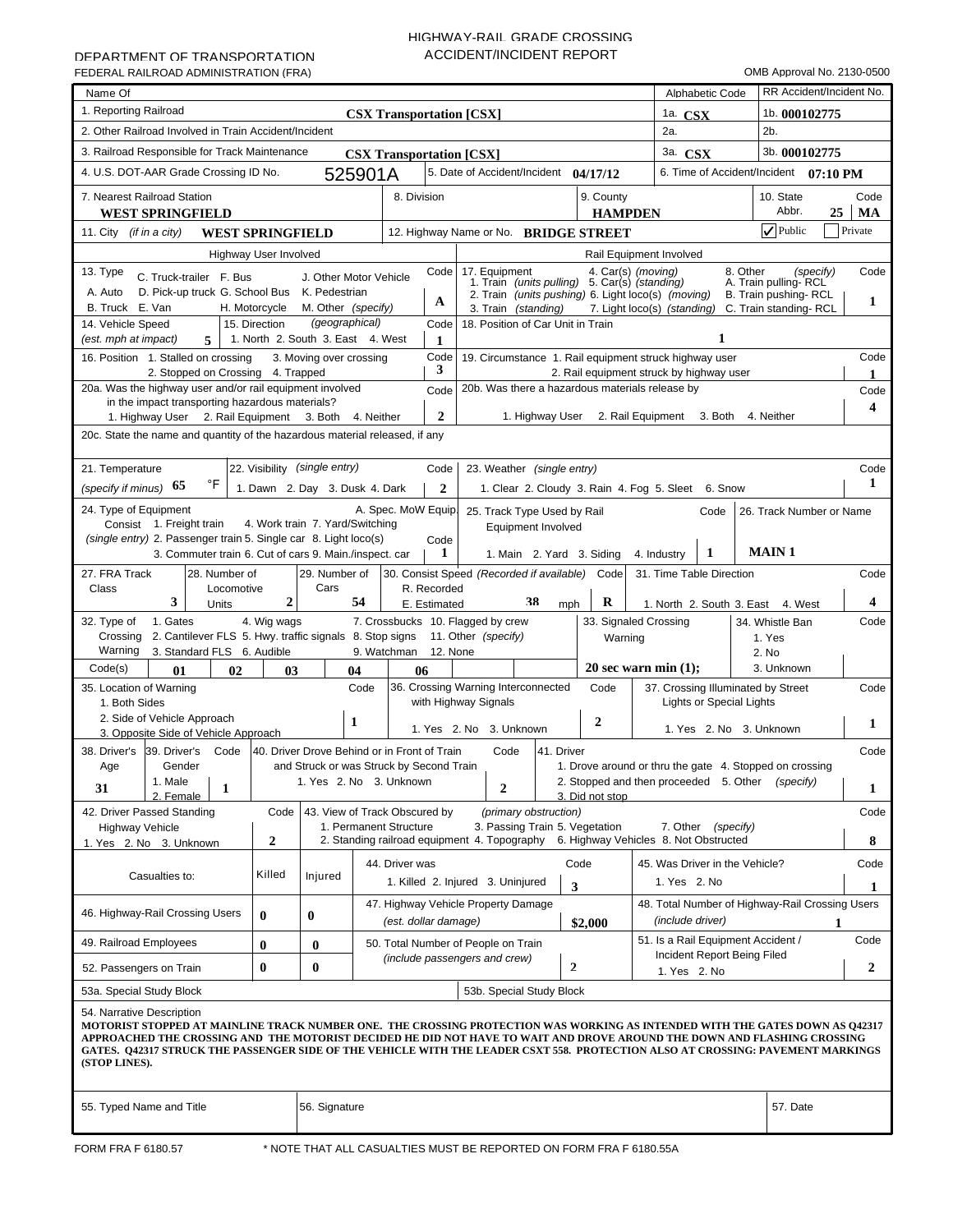# HIGHWAY-RAIL GRADE CROSSING ACCIDENT/INCIDENT REPORT

| Name Of                                                                                                                                                                                                                                                                                                                |                       |                                   |                                                                     |                      |                                                                                                                      |                                                                                                   |                |                                    | Alphabetic Code          |                                                                           | RR Accident/Incident No. |            |
|------------------------------------------------------------------------------------------------------------------------------------------------------------------------------------------------------------------------------------------------------------------------------------------------------------------------|-----------------------|-----------------------------------|---------------------------------------------------------------------|----------------------|----------------------------------------------------------------------------------------------------------------------|---------------------------------------------------------------------------------------------------|----------------|------------------------------------|--------------------------|---------------------------------------------------------------------------|--------------------------|------------|
| 1. Reporting Railroad                                                                                                                                                                                                                                                                                                  |                       |                                   | <b>CSX Transportation [CSX]</b>                                     |                      |                                                                                                                      |                                                                                                   |                | 1a. $CSX$                          |                          | 1b. 000043076                                                             |                          |            |
| 2. Other Railroad Involved in Train Accident/Incident                                                                                                                                                                                                                                                                  |                       |                                   |                                                                     |                      |                                                                                                                      |                                                                                                   |                | 2a.                                |                          | $2b$ .                                                                    |                          |            |
| 3. Railroad Responsible for Track Maintenance                                                                                                                                                                                                                                                                          |                       |                                   | <b>CSX Transportation [CSX]</b>                                     |                      |                                                                                                                      |                                                                                                   |                | 3a. CSX                            |                          | 3b. 000043076                                                             |                          |            |
| 4. U.S. DOT-AAR Grade Crossing ID No.                                                                                                                                                                                                                                                                                  |                       |                                   | 525901A                                                             |                      | 5. Date of Accident/Incident 02/06/08                                                                                |                                                                                                   |                |                                    |                          | 6. Time of Accident/Incident 11:20 AM                                     |                          |            |
| 7. Nearest Railroad Station<br><b>WEST SPRINGFIELD</b>                                                                                                                                                                                                                                                                 |                       |                                   | 8. Division                                                         | <b>ALBANY</b>        |                                                                                                                      | 9. County                                                                                         | <b>HAMPDEN</b> |                                    |                          | 10. State<br>Abbr.                                                        | 25                       | Code<br>MA |
| 11. City <i>(if in a city)</i><br><b>WEST SPRINGFIELD</b>                                                                                                                                                                                                                                                              |                       |                                   |                                                                     |                      | 12. Highway Name or No. BRIDGE STREET                                                                                |                                                                                                   |                |                                    |                          | $\sqrt{}$ Public                                                          | Private                  |            |
|                                                                                                                                                                                                                                                                                                                        | Highway User Involved |                                   |                                                                     |                      |                                                                                                                      |                                                                                                   |                | Rail Equipment Involved            |                          |                                                                           |                          |            |
| 13. Type<br>C. Truck-trailer F. Bus<br>A. Auto<br>D. Pick-up truck G. School Bus K. Pedestrian                                                                                                                                                                                                                         |                       |                                   | J. Other Motor Vehicle                                              | Code                 | 17. Equipment<br>7. Equipment 4. Car(s) (moving)<br>1. Train (units pulling) 5. Car(s) (standing)                    |                                                                                                   |                |                                    | 8. Other                 | A. Train pulling-RCL                                                      | (specify)                | Code       |
| B. Truck E. Van                                                                                                                                                                                                                                                                                                        | H. Motorcycle         | M. Other (specify)                |                                                                     | A                    | 2. Train (units pushing) 6. Light loco(s) (moving)<br>3. Train (standing)                                            |                                                                                                   |                |                                    |                          | B. Train pushing-RCL<br>7. Light loco(s) (standing) C. Train standing-RCL |                          | 1          |
| 14. Vehicle Speed                                                                                                                                                                                                                                                                                                      | 15. Direction         | (geographical)                    |                                                                     | Code                 | 18. Position of Car Unit in Train                                                                                    |                                                                                                   |                |                                    |                          |                                                                           |                          |            |
| (est. mph at impact)<br>30                                                                                                                                                                                                                                                                                             |                       | 1. North 2. South 3. East 4. West |                                                                     | $\mathbf{2}$         |                                                                                                                      |                                                                                                   |                |                                    | 1                        |                                                                           |                          |            |
| Code<br>16. Position 1. Stalled on crossing<br>19. Circumstance 1. Rail equipment struck highway user<br>3. Moving over crossing<br>3<br>2. Stopped on Crossing 4. Trapped<br>2. Rail equipment struck by highway user                                                                                                 |                       |                                   |                                                                     |                      |                                                                                                                      |                                                                                                   |                |                                    |                          |                                                                           |                          | Code<br>1  |
| 20a. Was the highway user and/or rail equipment involved<br>20b. Was there a hazardous materials release by<br>Code                                                                                                                                                                                                    |                       |                                   |                                                                     |                      |                                                                                                                      |                                                                                                   |                |                                    |                          |                                                                           |                          | Code       |
| in the impact transporting hazardous materials?                                                                                                                                                                                                                                                                        |                       |                                   |                                                                     |                      |                                                                                                                      |                                                                                                   |                |                                    |                          |                                                                           |                          | 4          |
| $\overline{\mathbf{4}}$<br>1. Highway User 2. Rail Equipment 3. Both 4. Neither<br>1. Highway User 2. Rail Equipment 3. Both<br>4. Neither<br>20c. State the name and quantity of the hazardous material released, if any                                                                                              |                       |                                   |                                                                     |                      |                                                                                                                      |                                                                                                   |                |                                    |                          |                                                                           |                          |            |
|                                                                                                                                                                                                                                                                                                                        |                       |                                   |                                                                     |                      |                                                                                                                      |                                                                                                   |                |                                    |                          |                                                                           |                          |            |
| 21. Temperature                                                                                                                                                                                                                                                                                                        |                       |                                   |                                                                     | Code                 |                                                                                                                      |                                                                                                   |                |                                    |                          |                                                                           |                          | Code       |
| 22. Visibility (single entry)<br>23. Weather (single entry)<br>°F<br>3<br>(specify if minus) 43<br>1. Dawn 2. Day 3. Dusk 4. Dark<br>$\mathbf{2}$<br>1. Clear 2. Cloudy 3. Rain 4. Fog 5. Sleet 6. Snow                                                                                                                |                       |                                   |                                                                     |                      |                                                                                                                      |                                                                                                   |                |                                    |                          |                                                                           |                          |            |
|                                                                                                                                                                                                                                                                                                                        |                       |                                   |                                                                     |                      |                                                                                                                      |                                                                                                   |                |                                    |                          |                                                                           |                          |            |
| 24. Type of Equipment<br>A. Spec. MoW Equip.<br>25. Track Type Used by Rail<br>Code<br>26. Track Number or Name<br>Consist 1. Freight train<br>4. Work train 7. Yard/Switching<br>Equipment Involved                                                                                                                   |                       |                                   |                                                                     |                      |                                                                                                                      |                                                                                                   |                |                                    |                          |                                                                           |                          |            |
| (single entry) 2. Passenger train 5. Single car 8. Light loco(s)<br>Code<br><b>MAIN2</b><br>1<br>3. Commuter train 6. Cut of cars 9. Main./inspect. car<br>1<br>1. Main 2. Yard 3. Siding<br>4. Industry                                                                                                               |                       |                                   |                                                                     |                      |                                                                                                                      |                                                                                                   |                |                                    |                          |                                                                           |                          |            |
| 27. FRA Track<br>28. Number of                                                                                                                                                                                                                                                                                         |                       | 29. Number of                     |                                                                     |                      | 30. Consist Speed (Recorded if available) Code                                                                       |                                                                                                   |                | 31. Time Table Direction           |                          |                                                                           |                          | Code       |
| Class<br>Locomotive                                                                                                                                                                                                                                                                                                    |                       | Cars                              |                                                                     | R. Recorded          |                                                                                                                      |                                                                                                   |                |                                    |                          |                                                                           |                          |            |
| 3<br>Units                                                                                                                                                                                                                                                                                                             | 6                     |                                   | 24                                                                  | E. Estimated         | 40                                                                                                                   | R<br>mph                                                                                          |                |                                    |                          | 1. North 2. South 3. East 4. West                                         |                          | 3          |
| 1. Gates<br>32. Type of<br>2. Cantilever FLS 5. Hwy. traffic signals 8. Stop signs 11. Other (specify)<br>Crossing<br>Warning<br>3. Standard FLS 6. Audible                                                                                                                                                            | 4. Wig wags           |                                   | 9. Watchman                                                         | 12. None             | 7. Crossbucks 10. Flagged by crew                                                                                    |                                                                                                   | Warning        | 33. Signaled Crossing              |                          | 34. Whistle Ban<br>1. Yes<br>2. No                                        |                          | Code       |
| Code(s)<br>01<br>03                                                                                                                                                                                                                                                                                                    | 06                    |                                   | 11                                                                  |                      |                                                                                                                      |                                                                                                   |                | 20 sec warn min $(1)$ ;            |                          | 3. Unknown                                                                |                          | 2          |
| 35. Location of Warning<br>1. Both Sides                                                                                                                                                                                                                                                                               |                       |                                   | Code                                                                |                      | 36. Crossing Warning Interconnected<br>with Highway Signals                                                          | Code                                                                                              |                |                                    | Lights or Special Lights | 37. Crossing Illuminated by Street                                        |                          | Code       |
| 2. Side of Vehicle Approach                                                                                                                                                                                                                                                                                            |                       | 1                                 |                                                                     |                      |                                                                                                                      | $\boldsymbol{2}$                                                                                  |                |                                    |                          |                                                                           |                          | 2          |
| 3. Opposite Side of Vehicle Approach                                                                                                                                                                                                                                                                                   |                       |                                   |                                                                     |                      | 1. Yes 2. No 3. Unknown                                                                                              |                                                                                                   |                |                                    |                          | 1. Yes 2. No 3. Unknown                                                   |                          |            |
| 38. Driver's<br>39. Driver's<br>Code<br>Gender                                                                                                                                                                                                                                                                         |                       |                                   | 40. Driver Drove Behind or in Front of Train                        |                      | Code                                                                                                                 | 41. Driver                                                                                        |                |                                    |                          |                                                                           |                          | Code       |
| Age<br>1. Male                                                                                                                                                                                                                                                                                                         |                       |                                   | and Struck or was Struck by Second Train<br>1. Yes 2. No 3. Unknown |                      |                                                                                                                      | 1. Drove around or thru the gate 4. Stopped on crossing<br>2. Stopped and then proceeded 5. Other |                |                                    |                          | (specify)                                                                 |                          |            |
| $\mathbf{1}$<br>60<br>2. Female                                                                                                                                                                                                                                                                                        |                       |                                   |                                                                     |                      | $\mathbf{1}$                                                                                                         | 3. Did not stop                                                                                   |                |                                    |                          |                                                                           |                          | 1          |
| 42. Driver Passed Standing                                                                                                                                                                                                                                                                                             | Code                  |                                   | 43. View of Track Obscured by                                       |                      | (primary obstruction)                                                                                                |                                                                                                   |                |                                    |                          |                                                                           |                          | Code       |
| <b>Highway Vehicle</b><br>1. Yes 2. No 3. Unknown                                                                                                                                                                                                                                                                      | 1                     |                                   | 1. Permanent Structure                                              |                      | 3. Passing Train 5. Vegetation<br>2. Standing railroad equipment 4. Topography 6. Highway Vehicles 8. Not Obstructed |                                                                                                   |                |                                    | 7. Other (specify)       |                                                                           |                          | 8          |
|                                                                                                                                                                                                                                                                                                                        |                       |                                   | 44. Driver was                                                      |                      |                                                                                                                      | Code                                                                                              |                | 45. Was Driver in the Vehicle?     |                          |                                                                           |                          | Code       |
| Casualties to:                                                                                                                                                                                                                                                                                                         | Killed                | Injured                           |                                                                     |                      | 1. Killed 2. Injured 3. Uninjured                                                                                    | 3                                                                                                 |                | 1. Yes 2. No                       |                          |                                                                           |                          | 1          |
|                                                                                                                                                                                                                                                                                                                        |                       |                                   |                                                                     |                      | 47. Highway Vehicle Property Damage                                                                                  |                                                                                                   |                |                                    |                          | 48. Total Number of Highway-Rail Crossing Users                           |                          |            |
| 46. Highway-Rail Crossing Users                                                                                                                                                                                                                                                                                        | $\bf{0}$              | $\bf{0}$                          |                                                                     | (est. dollar damage) |                                                                                                                      | \$4,500                                                                                           |                | (include driver)                   |                          |                                                                           | 1                        |            |
| 49. Railroad Employees                                                                                                                                                                                                                                                                                                 | $\bf{0}$              | $\bf{0}$                          |                                                                     |                      | 50. Total Number of People on Train                                                                                  |                                                                                                   |                | 51. Is a Rail Equipment Accident / |                          |                                                                           |                          | Code       |
| Incident Report Being Filed<br>(include passengers and crew)<br>$\mathbf{2}$<br>$\bf{0}$<br>$\bf{0}$<br>52. Passengers on Train<br>1. Yes 2. No                                                                                                                                                                        |                       |                                   |                                                                     |                      |                                                                                                                      |                                                                                                   |                |                                    |                          |                                                                           | 2                        |            |
| 53a. Special Study Block                                                                                                                                                                                                                                                                                               |                       |                                   |                                                                     |                      | 53b. Special Study Block                                                                                             |                                                                                                   |                |                                    |                          |                                                                           |                          |            |
|                                                                                                                                                                                                                                                                                                                        |                       |                                   |                                                                     |                      |                                                                                                                      |                                                                                                   |                |                                    |                          |                                                                           |                          |            |
| 54. Narrative Description<br>WESTBOUND TRAIN MEETING EASTBOUND TRAIN AT CROSSING WHEN MOTORIST WENT AROUND STOPPED TRAFFIC AND GATES WITH FLASHING<br>LIGHTS. AUTOMOBILE STRUCK BY Q43606. MINOR INJURY. CITED FOR VIOLATION OF CROSSING LAW. PROTECTION ALSO AT CROSSING: PAVEMENT<br><b>MARKINGS (STOP LINES).**</b> |                       |                                   |                                                                     |                      |                                                                                                                      |                                                                                                   |                |                                    |                          |                                                                           |                          |            |
| 55. Typed Name and Title                                                                                                                                                                                                                                                                                               |                       | 56. Signature                     |                                                                     |                      |                                                                                                                      |                                                                                                   |                |                                    |                          | 57. Date                                                                  |                          |            |
|                                                                                                                                                                                                                                                                                                                        |                       |                                   |                                                                     |                      |                                                                                                                      |                                                                                                   |                |                                    |                          |                                                                           |                          |            |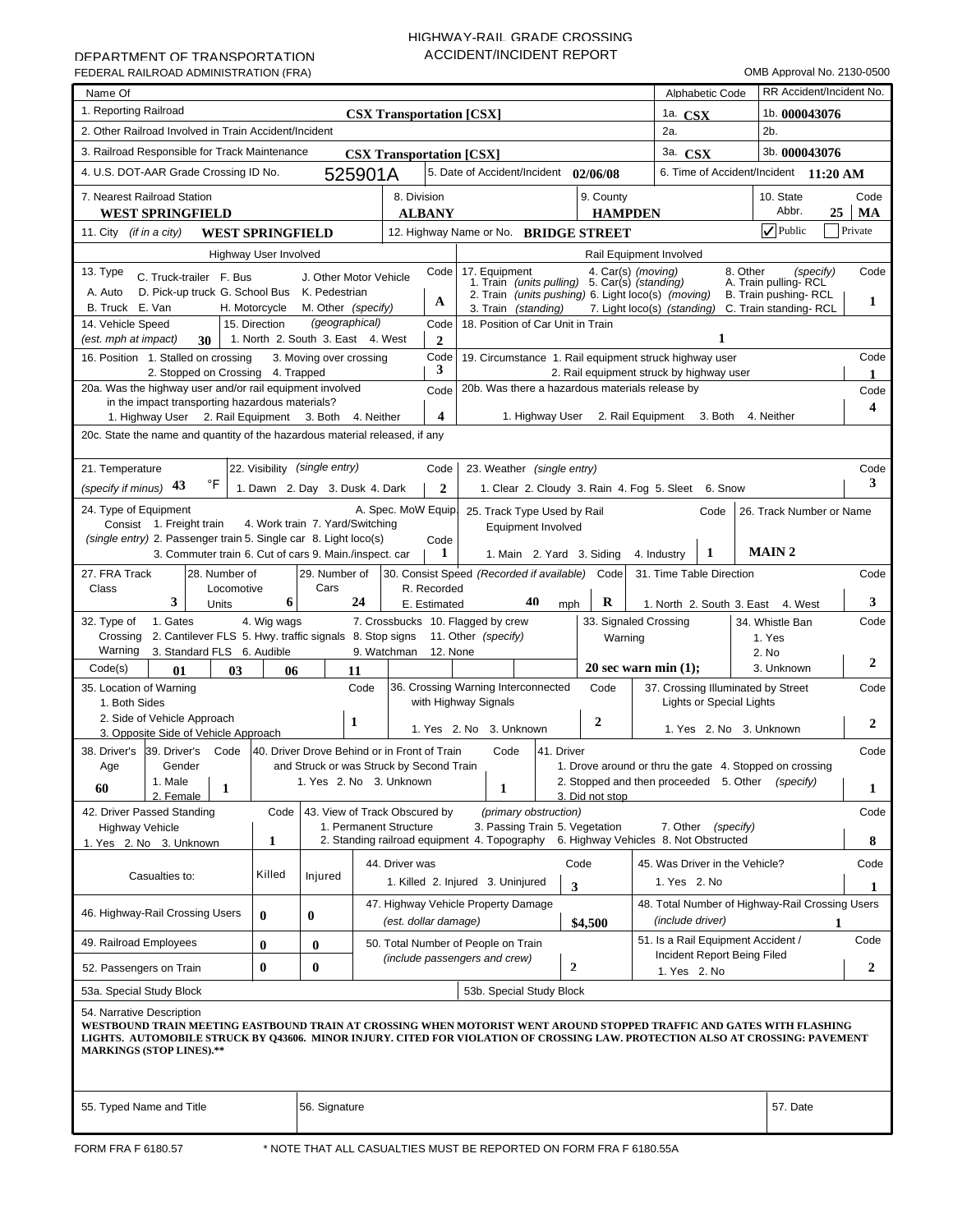# HIGHWAY-RAIL GRADE CROSSING ACCIDENT/INCIDENT REPORT

| Name Of                                                                                                                                                                                                                                                                                                                            |                       |                                                     |                                                                     |                              |                                                                                                                                                         |            |                             |                                        | Alphabetic Code                                                   | RR Accident/Incident No.                                             |                  |
|------------------------------------------------------------------------------------------------------------------------------------------------------------------------------------------------------------------------------------------------------------------------------------------------------------------------------------|-----------------------|-----------------------------------------------------|---------------------------------------------------------------------|------------------------------|---------------------------------------------------------------------------------------------------------------------------------------------------------|------------|-----------------------------|----------------------------------------|-------------------------------------------------------------------|----------------------------------------------------------------------|------------------|
| 1. Reporting Railroad                                                                                                                                                                                                                                                                                                              |                       |                                                     | <b>CSX Transportation [CSX]</b>                                     |                              |                                                                                                                                                         |            |                             | 1a. $CSX$                              |                                                                   | 1b. 000028850                                                        |                  |
| 2. Other Railroad Involved in Train Accident/Incident                                                                                                                                                                                                                                                                              |                       |                                                     |                                                                     |                              |                                                                                                                                                         |            |                             | 2a.                                    |                                                                   | $2b$ .                                                               |                  |
| 3. Railroad Responsible for Track Maintenance                                                                                                                                                                                                                                                                                      |                       |                                                     | <b>CSX Transportation [CSX]</b>                                     |                              |                                                                                                                                                         |            |                             | 3a. CSX                                |                                                                   | 3b. 000028850                                                        |                  |
| 4. U.S. DOT-AAR Grade Crossing ID No.                                                                                                                                                                                                                                                                                              |                       |                                                     | 525901A                                                             |                              | 5. Date of Accident/Incident 02/11/07                                                                                                                   |            |                             |                                        |                                                                   | 6. Time of Accident/Incident 01:21 AM                                |                  |
| 7. Nearest Railroad Station<br><b>SPRINGFIELD</b>                                                                                                                                                                                                                                                                                  |                       |                                                     |                                                                     | 8. Division<br><b>ALBANY</b> |                                                                                                                                                         |            | 9. County<br><b>HAMPDEN</b> |                                        |                                                                   | 10. State<br>Abbr.                                                   | Code<br>25<br>MA |
| 11. City <i>(if in a city)</i><br><b>WEST SPRINGFIELD</b>                                                                                                                                                                                                                                                                          |                       |                                                     |                                                                     |                              | 12. Highway Name or No. BRIDGE ST                                                                                                                       |            |                             |                                        |                                                                   | $\sqrt{}$ Public                                                     | Private          |
|                                                                                                                                                                                                                                                                                                                                    | Highway User Involved |                                                     |                                                                     |                              |                                                                                                                                                         |            |                             | Rail Equipment Involved                |                                                                   |                                                                      |                  |
| 13. Type<br>C. Truck-trailer F. Bus<br>A. Auto<br>D. Pick-up truck G. School Bus K. Pedestrian                                                                                                                                                                                                                                     |                       |                                                     | J. Other Motor Vehicle                                              | Code                         | 17. Equipment<br>7. Equipment 4. Car(s) (moving)<br>1. Train (units pulling) 5. Car(s) (standing)<br>2. Train (units pushing) 6. Light loco(s) (moving) |            |                             |                                        | 8. Other                                                          | (specify)<br>A. Train pulling-RCL<br>B. Train pushing-RCL            | Code             |
| B. Truck E. Van                                                                                                                                                                                                                                                                                                                    | H. Motorcycle         | M. Other (specify)                                  |                                                                     | A                            | 3. Train (standing)                                                                                                                                     |            |                             |                                        |                                                                   | 7. Light loco(s) (standing) C. Train standing-RCL                    | 1                |
| 14. Vehicle Speed<br>(est. mph at impact)<br>$\bf{0}$                                                                                                                                                                                                                                                                              | 15. Direction         | (geographical)<br>1. North 2. South 3. East 4. West |                                                                     | Code<br>1                    | 18. Position of Car Unit in Train                                                                                                                       |            |                             |                                        | 1                                                                 |                                                                      |                  |
| Code<br>Code<br>16. Position 1. Stalled on crossing<br>19. Circumstance 1. Rail equipment struck highway user<br>3. Moving over crossing<br>1                                                                                                                                                                                      |                       |                                                     |                                                                     |                              |                                                                                                                                                         |            |                             |                                        |                                                                   |                                                                      |                  |
| 2. Stopped on Crossing 4. Trapped<br>2. Rail equipment struck by highway user<br>20a. Was the highway user and/or rail equipment involved<br>20b. Was there a hazardous materials release by                                                                                                                                       |                       |                                                     |                                                                     |                              |                                                                                                                                                         |            |                             |                                        |                                                                   |                                                                      |                  |
| Code<br>in the impact transporting hazardous materials?                                                                                                                                                                                                                                                                            |                       |                                                     |                                                                     |                              |                                                                                                                                                         |            |                             |                                        |                                                                   |                                                                      |                  |
| $\overline{\mathbf{4}}$<br>1. Highway User 2. Rail Equipment 3. Both 4. Neither<br>1. Highway User 2. Rail Equipment 3. Both<br>4. Neither                                                                                                                                                                                         |                       |                                                     |                                                                     |                              |                                                                                                                                                         |            |                             |                                        |                                                                   |                                                                      | 4                |
| 20c. State the name and quantity of the hazardous material released, if any                                                                                                                                                                                                                                                        |                       |                                                     |                                                                     |                              |                                                                                                                                                         |            |                             |                                        |                                                                   |                                                                      |                  |
|                                                                                                                                                                                                                                                                                                                                    |                       |                                                     |                                                                     |                              |                                                                                                                                                         |            |                             |                                        |                                                                   |                                                                      |                  |
| 22. Visibility (single entry)<br>Code<br>21. Temperature<br>Code<br>23. Weather (single entry)<br>°F<br>2<br>(specify if minus) $20$                                                                                                                                                                                               |                       |                                                     |                                                                     |                              |                                                                                                                                                         |            |                             |                                        |                                                                   |                                                                      |                  |
| 1. Dawn 2. Day 3. Dusk 4. Dark<br>4<br>1. Clear 2. Cloudy 3. Rain 4. Fog 5. Sleet 6. Snow<br>24. Type of Equipment<br>A. Spec. MoW Equip.                                                                                                                                                                                          |                       |                                                     |                                                                     |                              |                                                                                                                                                         |            |                             |                                        |                                                                   |                                                                      |                  |
| 25. Track Type Used by Rail<br>Code<br>26. Track Number or Name<br>Consist 1. Freight train<br>4. Work train 7. Yard/Switching<br>Equipment Involved                                                                                                                                                                               |                       |                                                     |                                                                     |                              |                                                                                                                                                         |            |                             |                                        |                                                                   |                                                                      |                  |
| (single entry) 2. Passenger train 5. Single car 8. Light loco(s)<br>Code<br>#2 MAIN<br>1<br>3. Commuter train 6. Cut of cars 9. Main./inspect. car<br>1<br>1. Main 2. Yard 3. Siding<br>4. Industry                                                                                                                                |                       |                                                     |                                                                     |                              |                                                                                                                                                         |            |                             |                                        |                                                                   |                                                                      |                  |
| 27. FRA Track<br>28. Number of                                                                                                                                                                                                                                                                                                     |                       | 29. Number of                                       |                                                                     |                              | 30. Consist Speed (Recorded if available) Code                                                                                                          |            |                             | 31. Time Table Direction               |                                                                   |                                                                      | Code             |
| Class<br>Locomotive<br>3<br>Units                                                                                                                                                                                                                                                                                                  | $\boldsymbol{2}$      | Cars                                                | 43                                                                  | R. Recorded<br>E. Estimated  | 10                                                                                                                                                      | mph        | E                           |                                        |                                                                   | 1. North 2. South 3. East 4. West                                    | 3                |
| 1. Gates<br>32. Type of                                                                                                                                                                                                                                                                                                            | 4. Wig wags           |                                                     |                                                                     |                              | 7. Crossbucks 10. Flagged by crew                                                                                                                       |            |                             | 33. Signaled Crossing                  |                                                                   | 34. Whistle Ban                                                      | Code             |
| 2. Cantilever FLS 5. Hwy. traffic signals 8. Stop signs 11. Other (specify)<br>Crossing<br>Warning<br>3. Standard FLS 6. Audible                                                                                                                                                                                                   |                       |                                                     | 9. Watchman                                                         | 12. None                     |                                                                                                                                                         |            | Warning                     |                                        |                                                                   | 1. Yes<br>2. No                                                      |                  |
| Code(s)<br>01<br>03                                                                                                                                                                                                                                                                                                                | 06                    | 11                                                  |                                                                     |                              |                                                                                                                                                         |            |                             | 20 sec warn min $(1)$ ;                |                                                                   | 3. Unknown                                                           | 2                |
| 35. Location of Warning<br>1. Both Sides                                                                                                                                                                                                                                                                                           |                       |                                                     | Code                                                                |                              | 36. Crossing Warning Interconnected<br>with Highway Signals                                                                                             |            | Code                        |                                        | Lights or Special Lights                                          | 37. Crossing Illuminated by Street                                   | Code             |
| 2. Side of Vehicle Approach<br>3. Opposite Side of Vehicle Approach                                                                                                                                                                                                                                                                |                       | 1                                                   |                                                                     |                              | 1. Yes 2. No 3. Unknown                                                                                                                                 |            | $\boldsymbol{2}$            |                                        | 1. Yes 2. No 3. Unknown                                           |                                                                      | 1                |
| 38. Driver's<br>39. Driver's<br>Code                                                                                                                                                                                                                                                                                               |                       |                                                     | 40. Driver Drove Behind or in Front of Train                        |                              | Code                                                                                                                                                    | 41. Driver |                             |                                        |                                                                   |                                                                      | Code             |
| Gender<br>Age<br>1. Male<br>21<br>$\mathbf{1}$                                                                                                                                                                                                                                                                                     |                       |                                                     | and Struck or was Struck by Second Train<br>1. Yes 2. No 3. Unknown |                              | $\boldsymbol{2}$                                                                                                                                        |            |                             | 2. Stopped and then proceeded 5. Other |                                                                   | 1. Drove around or thru the gate 4. Stopped on crossing<br>(specify) | 4                |
| 2. Female<br>42. Driver Passed Standing                                                                                                                                                                                                                                                                                            | Code                  |                                                     | 43. View of Track Obscured by                                       |                              | (primary obstruction)                                                                                                                                   |            | 3. Did not stop             |                                        |                                                                   |                                                                      | Code             |
| <b>Highway Vehicle</b>                                                                                                                                                                                                                                                                                                             |                       |                                                     | 1. Permanent Structure                                              |                              | 3. Passing Train 5. Vegetation                                                                                                                          |            |                             |                                        | 7. Other (specify)                                                |                                                                      |                  |
| 1. Yes 2. No 3. Unknown                                                                                                                                                                                                                                                                                                            | 2                     |                                                     |                                                                     |                              | 2. Standing railroad equipment 4. Topography 6. Highway Vehicles 8. Not Obstructed                                                                      |            |                             |                                        |                                                                   |                                                                      | 8                |
| Casualties to:                                                                                                                                                                                                                                                                                                                     | Killed                | Injured                                             | 44. Driver was                                                      |                              |                                                                                                                                                         |            | Code                        | 45. Was Driver in the Vehicle?         |                                                                   |                                                                      | Code             |
|                                                                                                                                                                                                                                                                                                                                    |                       |                                                     |                                                                     |                              | 1. Killed 2. Injured 3. Uninjured                                                                                                                       |            | 3                           | 1. Yes 2. No                           |                                                                   |                                                                      | $\mathbf{2}$     |
| 46. Highway-Rail Crossing Users                                                                                                                                                                                                                                                                                                    | $\bf{0}$              | $\bf{0}$                                            |                                                                     | (est. dollar damage)         | 47. Highway Vehicle Property Damage                                                                                                                     |            | \$4,500                     | (include driver)                       |                                                                   | 48. Total Number of Highway-Rail Crossing Users                      | $\bf{0}$         |
| 49. Railroad Employees<br>$\bf{0}$<br>50. Total Number of People on Train<br>$\bf{0}$<br>(include passengers and crew)                                                                                                                                                                                                             |                       |                                                     |                                                                     |                              |                                                                                                                                                         |            |                             |                                        | 51. Is a Rail Equipment Accident /<br>Incident Report Being Filed |                                                                      | Code             |
| 52. Passengers on Train                                                                                                                                                                                                                                                                                                            | $\bf{0}$              | $\bf{0}$                                            |                                                                     |                              |                                                                                                                                                         | 3          |                             | 1. Yes 2. No                           |                                                                   |                                                                      | 2                |
| 53a. Special Study Block                                                                                                                                                                                                                                                                                                           |                       |                                                     |                                                                     |                              | 53b. Special Study Block                                                                                                                                |            |                             |                                        |                                                                   |                                                                      |                  |
| 54. Narrative Description<br>VEHICLE STALLED ON RAILROAD TRACKS. DRIVER WAS ATTEMPTING TO RESTART MOTOR WHEN RR GATES BEGAN TO LOWER AND SIGNAL LIGHTS<br>BEGAN TO FLASH SO HE EXITED VEHICLE, WHICH WAS THEN STRUCK BY Q42210. PROTECTION ALSO AT CROSSING: PAVEMENT MARKINGS (STOP<br>LINES) AND 2 SIGNS SPECIFYING 4 TRACKS./// |                       |                                                     |                                                                     |                              |                                                                                                                                                         |            |                             |                                        |                                                                   |                                                                      |                  |
| 55. Typed Name and Title                                                                                                                                                                                                                                                                                                           |                       | 56. Signature                                       |                                                                     |                              |                                                                                                                                                         |            |                             |                                        |                                                                   | 57. Date                                                             |                  |
|                                                                                                                                                                                                                                                                                                                                    |                       |                                                     |                                                                     |                              |                                                                                                                                                         |            |                             |                                        |                                                                   |                                                                      |                  |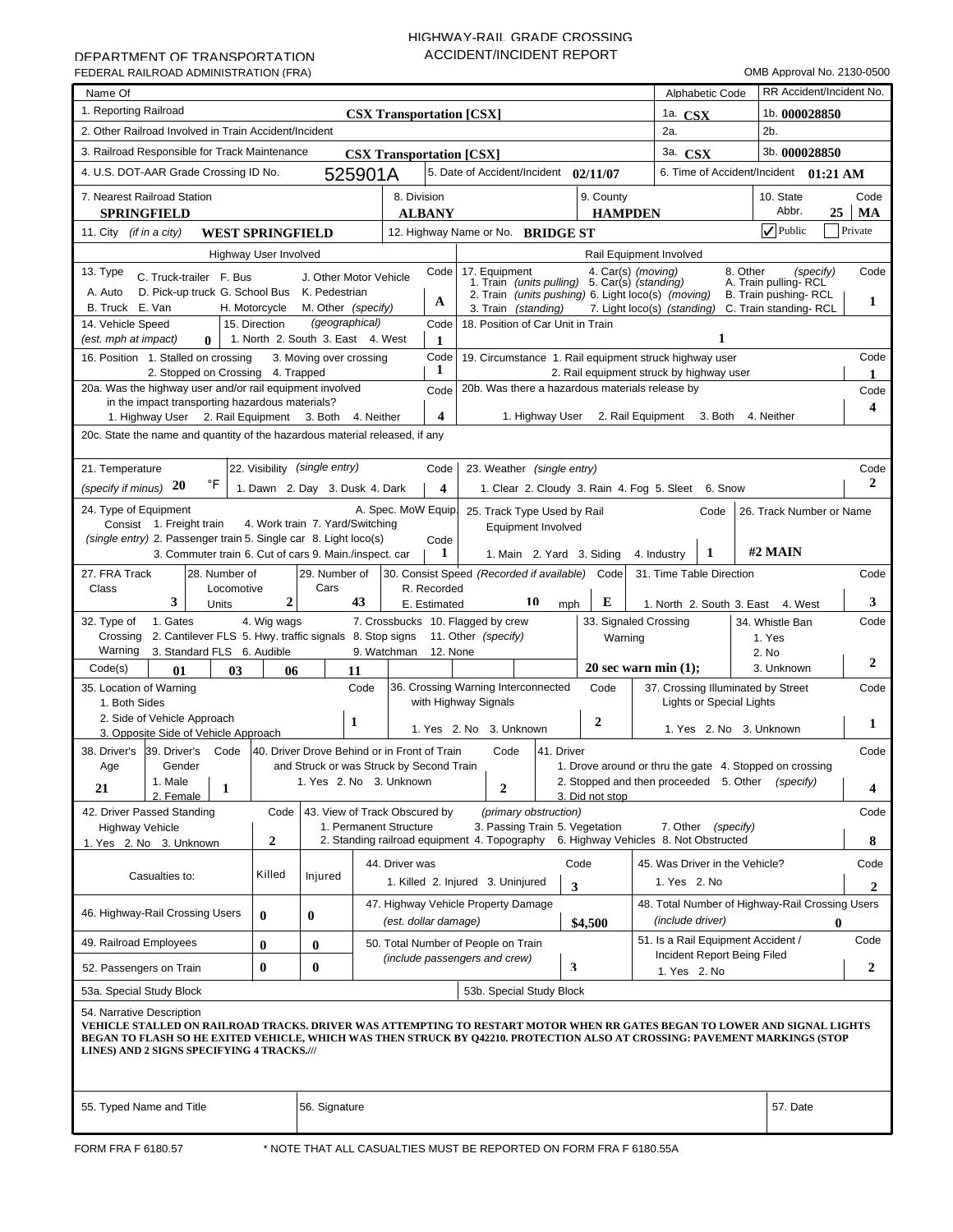# HIGHWAY-RAIL GRADE CROSSING ACCIDENT/INCIDENT REPORT

| Name Of                                                                                                                                                                                                            |                         |                                 |                                              |                              |                                                                                                   |            |                             |                                                         | Alphabetic Code             |                                       | RR Accident/Incident No. |
|--------------------------------------------------------------------------------------------------------------------------------------------------------------------------------------------------------------------|-------------------------|---------------------------------|----------------------------------------------|------------------------------|---------------------------------------------------------------------------------------------------|------------|-----------------------------|---------------------------------------------------------|-----------------------------|---------------------------------------|--------------------------|
| 1. Reporting Railroad                                                                                                                                                                                              |                         |                                 | <b>CSX Transportation [CSX]</b>              |                              |                                                                                                   |            |                             | 1a. $CSX$                                               |                             | 1b. 030330027                         |                          |
| 2. Other Railroad Involved in Train Accident/Incident                                                                                                                                                              |                         |                                 |                                              |                              |                                                                                                   |            |                             | 2a.                                                     |                             | $2b$ .                                |                          |
| 3. Railroad Responsible for Track Maintenance                                                                                                                                                                      |                         |                                 | <b>CSX Transportation [CSX]</b>              |                              |                                                                                                   |            |                             | 3a. CSX                                                 |                             | 3b. 030330027                         |                          |
| 4. U.S. DOT-AAR Grade Crossing ID No.                                                                                                                                                                              |                         |                                 | 525901A                                      |                              | 5. Date of Accident/Incident 03/02/03                                                             |            |                             |                                                         |                             | 6. Time of Accident/Incident 03:08 AM |                          |
| 7. Nearest Railroad Station<br><b>WEST SPRINGFIELD</b>                                                                                                                                                             |                         |                                 |                                              | 8. Division<br><b>ALBANY</b> |                                                                                                   |            | 9. County<br><b>HAMPDEN</b> |                                                         |                             | 10. State<br>Abbr.                    | Code<br>25<br>MA         |
| 11. City <i>(if in a city)</i>                                                                                                                                                                                     | <b>WEST SPRINGFIELD</b> |                                 |                                              |                              | 12. Highway Name or No. BRIDGE STREET                                                             |            |                             |                                                         |                             | $\nabla$ Public                       | Private                  |
|                                                                                                                                                                                                                    | Highway User Involved   |                                 |                                              |                              |                                                                                                   |            |                             | Rail Equipment Involved                                 |                             |                                       |                          |
| 13. Type<br>C. Truck-trailer F. Bus                                                                                                                                                                                |                         |                                 | J. Other Motor Vehicle                       | Code                         | 17. Equipment<br>7. Equipment 4. Car(s) (moving)<br>1. Train (units pulling) 5. Car(s) (standing) |            |                             |                                                         | 8. Other                    | (specify)<br>A. Train pulling-RCL     | Code                     |
| A. Auto<br>D. Pick-up truck G. School Bus K. Pedestrian<br>B. Truck E. Van                                                                                                                                         | H. Motorcycle           | M. Other (specify)              |                                              | A                            |                                                                                                   |            |                             | 2. Train (units pushing) 6. Light loco(s) (moving)      |                             | B. Train pushing-RCL                  | 6                        |
| 14. Vehicle Speed                                                                                                                                                                                                  | 15. Direction           | (geographical)                  |                                              | Code                         | 3. Train (standing)<br>18. Position of Car Unit in Train                                          |            |                             | 7. Light loco(s) (standing) C. Train standing-RCL       |                             |                                       |                          |
| 1. North 2. South 3. East 4. West<br>1<br>(est. mph at impact)<br>$\bf{0}$<br>$\mathbf{2}$<br>Code<br>19. Circumstance 1. Rail equipment struck highway user<br>3. Moving over crossing                            |                         |                                 |                                              |                              |                                                                                                   |            |                             |                                                         |                             |                                       |                          |
| 16. Position 1. Stalled on crossing                                                                                                                                                                                |                         |                                 |                                              | 1                            |                                                                                                   |            |                             |                                                         |                             |                                       | Code<br>1                |
| 2. Stopped on Crossing 4. Trapped<br>2. Rail equipment struck by highway user<br>20a. Was the highway user and/or rail equipment involved<br>20b. Was there a hazardous materials release by<br>Code               |                         |                                 |                                              |                              |                                                                                                   |            |                             |                                                         |                             |                                       | Code                     |
| in the impact transporting hazardous materials?                                                                                                                                                                    |                         |                                 |                                              |                              |                                                                                                   |            |                             |                                                         |                             |                                       | 4                        |
| 1. Highway User 2. Rail Equipment 3. Both                                                                                                                                                                          |                         |                                 | 4. Neither                                   | $\overline{\mathbf{4}}$      |                                                                                                   |            |                             | 1. Highway User 2. Rail Equipment 3. Both 4. Neither    |                             |                                       |                          |
| 20c. State the name and quantity of the hazardous material released, if any                                                                                                                                        |                         |                                 |                                              |                              |                                                                                                   |            |                             |                                                         |                             |                                       |                          |
| Code                                                                                                                                                                                                               |                         |                                 |                                              |                              |                                                                                                   |            |                             |                                                         |                             |                                       |                          |
| 22. Visibility (single entry)<br>21. Temperature<br>Code<br>23. Weather (single entry)<br>°F<br>(specify if minus) 33<br>1. Dawn 2. Day 3. Dusk 4. Dark<br>4<br>1. Clear 2. Cloudy 3. Rain 4. Fog 5. Sleet 6. Snow |                         |                                 |                                              |                              |                                                                                                   |            |                             |                                                         |                             |                                       | 5                        |
| 24. Type of Equipment<br>A. Spec. MoW Equip.<br>25. Track Type Used by Rail<br>Code<br>26. Track Number or Name                                                                                                    |                         |                                 |                                              |                              |                                                                                                   |            |                             |                                                         |                             |                                       |                          |
| Consist 1. Freight train                                                                                                                                                                                           |                         | 4. Work train 7. Yard/Switching |                                              |                              | Equipment Involved                                                                                |            |                             |                                                         |                             |                                       |                          |
| (single entry) 2. Passenger train 5. Single car 8. Light loco(s)                                                                                                                                                   |                         |                                 |                                              | Code                         |                                                                                                   |            |                             |                                                         |                             |                                       |                          |
| 3. Commuter train 6. Cut of cars 9. Main./inspect. car                                                                                                                                                             |                         |                                 |                                              | 8                            |                                                                                                   |            | 1. Main 2. Yard 3. Siding   | 4. Industry                                             | 1                           | <b>BOSTON MAIN</b>                    |                          |
| 27. FRA Track<br>28. Number of                                                                                                                                                                                     |                         | 29. Number of<br>Cars           |                                              |                              | 30. Consist Speed (Recorded if available) Code                                                    |            |                             | 31. Time Table Direction                                |                             |                                       | Code                     |
| Class<br>Locomotive<br>4<br>Units                                                                                                                                                                                  | 5                       |                                 | $\bf{0}$                                     | R. Recorded<br>E. Estimated  |                                                                                                   | 32<br>mph  | R                           |                                                         |                             | 1. North 2. South 3. East 4. West     | 4                        |
| 1. Gates<br>32. Type of                                                                                                                                                                                            | 4. Wig wags             |                                 |                                              |                              | 7. Crossbucks 10. Flagged by crew                                                                 |            |                             | 33. Signaled Crossing                                   |                             | 34. Whistle Ban                       | Code                     |
| 2. Cantilever FLS 5. Hwy. traffic signals 8. Stop signs 11. Other (specify)<br>Crossing                                                                                                                            |                         |                                 |                                              |                              |                                                                                                   |            | Warning                     |                                                         |                             | 1. Yes                                |                          |
| Warning<br>3. Standard FLS 6. Audible                                                                                                                                                                              |                         |                                 | 9. Watchman                                  | 12. None                     |                                                                                                   |            |                             |                                                         |                             | 2. No                                 | 2                        |
| Code(s)<br>01<br>03                                                                                                                                                                                                | 06                      |                                 |                                              |                              |                                                                                                   |            |                             | 20 sec warn min $(1)$ ;                                 |                             | 3. Unknown                            |                          |
| 35. Location of Warning<br>1. Both Sides                                                                                                                                                                           |                         |                                 | Code                                         |                              | 36. Crossing Warning Interconnected<br>with Highway Signals                                       |            | Code                        | 37. Crossing Illuminated by Street                      | Lights or Special Lights    |                                       | Code                     |
| 2. Side of Vehicle Approach                                                                                                                                                                                        |                         |                                 | 1                                            |                              |                                                                                                   |            | $\boldsymbol{2}$            |                                                         |                             |                                       |                          |
| 3. Opposite Side of Vehicle Approach                                                                                                                                                                               |                         |                                 |                                              |                              | 1. Yes 2. No 3. Unknown                                                                           |            |                             |                                                         | 1. Yes 2. No 3. Unknown     |                                       | 1                        |
| 38. Driver's<br>39. Driver's<br>Code                                                                                                                                                                               |                         |                                 | 40. Driver Drove Behind or in Front of Train |                              | Code                                                                                              | 41. Driver |                             |                                                         |                             |                                       | Code                     |
| Gender<br>Age                                                                                                                                                                                                      |                         |                                 | and Struck or was Struck by Second Train     |                              |                                                                                                   |            |                             | 1. Drove around or thru the gate 4. Stopped on crossing |                             |                                       |                          |
| 1. Male<br>21<br>$\mathbf{1}$<br>2. Female                                                                                                                                                                         |                         |                                 | 1. Yes 2. No 3. Unknown                      |                              | $\boldsymbol{2}$                                                                                  |            | 3. Did not stop             | 2. Stopped and then proceeded 5. Other                  |                             | (specify)                             | 4                        |
| 42. Driver Passed Standing                                                                                                                                                                                         | Code                    |                                 | 43. View of Track Obscured by                |                              | (primary obstruction)                                                                             |            |                             |                                                         |                             |                                       | Code                     |
| <b>Highway Vehicle</b>                                                                                                                                                                                             |                         |                                 | 1. Permanent Structure                       |                              | 3. Passing Train 5. Vegetation                                                                    |            |                             |                                                         | 7. Other (specify)          |                                       |                          |
| 1. Yes 2. No 3. Unknown                                                                                                                                                                                            | 2                       |                                 |                                              |                              | 2. Standing railroad equipment 4. Topography 6. Highway Vehicles 8. Not Obstructed                |            |                             |                                                         |                             |                                       | 8                        |
| Casualties to:                                                                                                                                                                                                     | Killed                  | Injured                         | 44. Driver was                               |                              |                                                                                                   |            | Code                        | 45. Was Driver in the Vehicle?                          |                             |                                       | Code                     |
|                                                                                                                                                                                                                    |                         |                                 |                                              |                              | 1. Killed 2. Injured 3. Uninjured                                                                 |            | 3                           | 1. Yes 2. No                                            |                             |                                       | $\mathbf{2}$             |
| 46. Highway-Rail Crossing Users                                                                                                                                                                                    |                         |                                 |                                              |                              | 47. Highway Vehicle Property Damage                                                               |            |                             | 48. Total Number of Highway-Rail Crossing Users         |                             |                                       |                          |
|                                                                                                                                                                                                                    | $\bf{0}$                | $\bf{0}$                        |                                              | (est. dollar damage)         |                                                                                                   |            | \$2,000                     | (include driver)                                        |                             |                                       | $\mathbf{0}$             |
| 49. Railroad Employees<br>50. Total Number of People on Train<br>$\bf{0}$<br>$\bf{0}$                                                                                                                              |                         |                                 |                                              |                              |                                                                                                   |            |                             | 51. Is a Rail Equipment Accident /                      | Incident Report Being Filed |                                       | Code                     |
| 52. Passengers on Train                                                                                                                                                                                            | $\bf{0}$                | $\bf{0}$                        |                                              |                              | (include passengers and crew)                                                                     |            | $\mathbf{2}$                | 1. Yes 2. No                                            |                             |                                       | 2                        |
| 53a. Special Study Block                                                                                                                                                                                           |                         |                                 |                                              |                              | 53b. Special Study Block                                                                          |            |                             |                                                         |                             |                                       |                          |
| 54. Narrative Description<br>TRAIN STRUCK AN ABANDONED VEHICLE THAT WAS STUCK ON THE CROSSING                                                                                                                      |                         |                                 |                                              |                              |                                                                                                   |            |                             |                                                         |                             |                                       |                          |
| 55. Typed Name and Title                                                                                                                                                                                           |                         | 56. Signature                   |                                              |                              |                                                                                                   |            |                             |                                                         |                             | 57. Date                              |                          |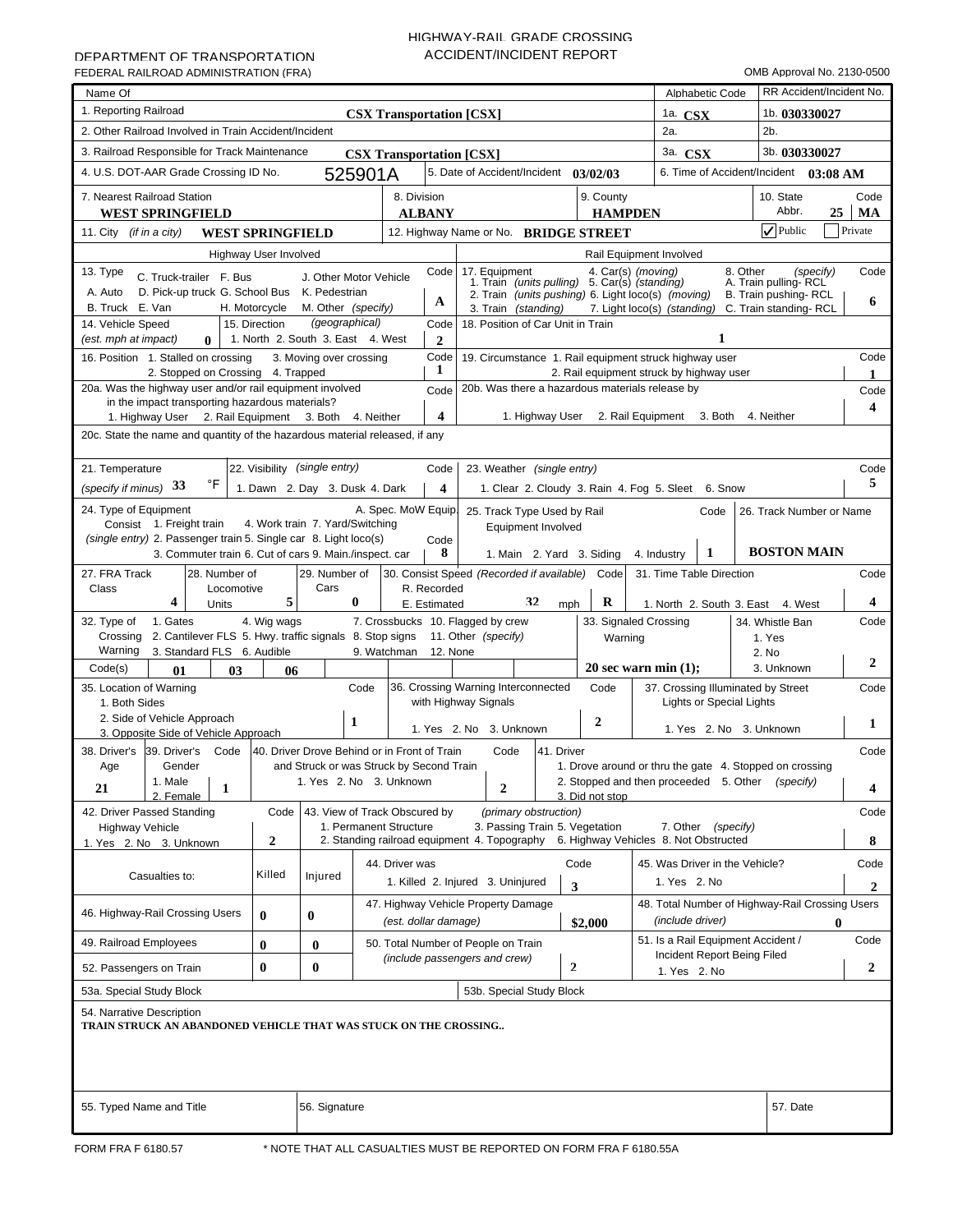# HIGHWAY-RAIL GRADE CROSSING ACCIDENT/INCIDENT REPORT

| Name Of<br>1. Reporting Railroad                                                                                                            |                              |                                 |                                              |                         |                                                                                                   |                       |                             |                                          | Alphabetic Code                 |                                                         | RR Accident/Incident No. |
|---------------------------------------------------------------------------------------------------------------------------------------------|------------------------------|---------------------------------|----------------------------------------------|-------------------------|---------------------------------------------------------------------------------------------------|-----------------------|-----------------------------|------------------------------------------|---------------------------------|---------------------------------------------------------|--------------------------|
|                                                                                                                                             |                              |                                 | Conrail [CR]                                 |                         |                                                                                                   |                       |                             | 1a. $CR$                                 |                                 | 1b. $0410304$<br>2 <sub>b</sub>                         |                          |
| 2. Other Railroad Involved in Train Accident/Incident                                                                                       |                              |                                 |                                              |                         |                                                                                                   |                       |                             | 2a.                                      |                                 |                                                         |                          |
| 3. Railroad Responsible for Track Maintenance                                                                                               |                              |                                 | Conrail [CR]                                 |                         |                                                                                                   |                       |                             | 3a. CR                                   |                                 | 3b. 0410304                                             |                          |
| 4. U.S. DOT-AAR Grade Crossing ID No.                                                                                                       |                              |                                 | 525901A                                      |                         | 5. Date of Accident/Incident 09/29/80                                                             |                       |                             | 6. Time of Accident/Incident<br>08:11 PM |                                 |                                                         |                          |
| 7. Nearest Railroad Station<br><b>SPRINGFIELD</b>                                                                                           |                              |                                 | 8. Division                                  |                         |                                                                                                   |                       | 9. County<br><b>HAMPDEN</b> |                                          |                                 | 10. State<br>Abbr.                                      | Code<br>25<br>MA         |
| 11. City <i>(if in a city)</i><br><b>WEST SPRINGFIELD</b>                                                                                   |                              |                                 |                                              |                         | 12. Highway Name or No. BRIDGE ST                                                                 |                       |                             |                                          |                                 | $\sqrt{}$ Public                                        | Private                  |
|                                                                                                                                             | <b>Highway User Involved</b> |                                 |                                              |                         |                                                                                                   |                       |                             | Rail Equipment Involved                  |                                 |                                                         |                          |
| 13. Type<br>C. Truck-trailer F. Bus                                                                                                         |                              | J. Other Motor Vehicle          |                                              | Code                    | 17. Equipment<br>7. Equipment 4. Car(s) (moving)<br>1. Train (units pulling) 5. Car(s) (standing) | 8. Other<br>(specify) | Code                        |                                          |                                 |                                                         |                          |
| D. Pick-up truck G. School Bus K. Pedestrian<br>A. Auto                                                                                     |                              |                                 |                                              |                         | 2. Train (units pushing) 6. Light loco(s) (moving)                                                |                       |                             |                                          |                                 | A. Train pulling-RCL<br>B. Train pushing-RCL            |                          |
| B. Truck E. Van                                                                                                                             | H. Motorcycle                | M. Other (specify)              |                                              | B                       | 3. Train (standing)                                                                               |                       |                             | 7. Light loco(s) (standing)              |                                 | C. Train standing-RCL                                   | 1                        |
| (geographical)<br>14. Vehicle Speed<br>15. Direction<br>18. Position of Car Unit in Train<br>Code<br>1<br>1. North 2. South 3. East 4. West |                              |                                 |                                              |                         |                                                                                                   |                       |                             |                                          |                                 |                                                         |                          |
| (est. mph at impact)<br>16. Position 1. Stalled on crossing                                                                                 |                              | 3. Moving over crossing         |                                              | 1<br>Code               | 19. Circumstance 1. Rail equipment struck highway user                                            |                       |                             |                                          |                                 |                                                         | Code                     |
| 2. Stopped on Crossing 4. Trapped                                                                                                           |                              |                                 |                                              | 3                       |                                                                                                   |                       |                             | 2. Rail equipment struck by highway user |                                 |                                                         |                          |
| 20a. Was the highway user and/or rail equipment involved                                                                                    |                              |                                 |                                              | Code                    | 20b. Was there a hazardous materials release by                                                   |                       |                             |                                          |                                 |                                                         | Code                     |
| in the impact transporting hazardous materials?<br>1. Highway User 2. Rail Equipment 3. Both                                                |                              |                                 | 4. Neither                                   | $\overline{\mathbf{4}}$ | 1. Highway User                                                                                   |                       |                             | 2. Rail Equipment 3. Both                |                                 | 4. Neither                                              |                          |
| 20c. State the name and quantity of the hazardous material released, if any                                                                 |                              |                                 |                                              |                         |                                                                                                   |                       |                             |                                          |                                 |                                                         |                          |
|                                                                                                                                             |                              |                                 |                                              |                         |                                                                                                   |                       |                             |                                          |                                 |                                                         |                          |
| 22. Visibility (single entry)<br>21. Temperature<br>Code<br>23. Weather (single entry)<br>Code                                              |                              |                                 |                                              |                         |                                                                                                   |                       |                             |                                          |                                 |                                                         |                          |
| $\mathsf{P}$<br>(specify if minus) 55                                                                                                       |                              | 1. Dawn 2. Day 3. Dusk 4. Dark  |                                              | 4                       | 1. Clear 2. Cloudy 3. Rain 4. Fog 5. Sleet 6. Snow                                                |                       |                             |                                          |                                 |                                                         | 1                        |
| 24. Type of Equipment                                                                                                                       |                              |                                 | A. Spec. MoW Equip.                          |                         | 25. Track Type Used by Rail                                                                       |                       |                             |                                          | Code                            | 26. Track Number or Name                                |                          |
| Consist 1. Freight train<br>(single entry) 2. Passenger train 5. Single car 8. Light loco(s)                                                |                              | 4. Work train 7. Yard/Switching |                                              | Code                    | Equipment Involved                                                                                |                       |                             |                                          |                                 |                                                         |                          |
| 3. Commuter train 6. Cut of cars 9. Main./inspect. car                                                                                      |                              |                                 |                                              | 1                       | 1. Main 2. Yard 3. Siding                                                                         |                       |                             | 4. Industry                              |                                 |                                                         |                          |
| 27. FRA Track<br>28. Number of                                                                                                              |                              | 29. Number of                   |                                              |                         | 30. Consist Speed (Recorded if available)                                                         |                       | Code                        | 31. Time Table Direction                 |                                 |                                                         | Code                     |
| Class<br>Locomotive                                                                                                                         |                              | Cars                            |                                              | R. Recorded             |                                                                                                   |                       |                             |                                          |                                 |                                                         |                          |
| 3<br>Units                                                                                                                                  | 5                            |                                 | 125                                          | E. Estimated            | 31                                                                                                | mph                   | Е                           |                                          |                                 | 1. North 2. South 3. East 4. West                       | 3                        |
| 1. Gates<br>32. Type of<br>2. Cantilever FLS 5. Hwy. traffic signals 8. Stop signs<br>Crossing                                              | 4. Wig wags                  |                                 |                                              |                         | 7. Crossbucks 10. Flagged by crew<br>11. Other (specify)                                          |                       | Warning                     | 33. Signaled Crossing                    |                                 | 34. Whistle Ban<br>1. Yes                               | Code                     |
| Warning<br>3. Standard FLS 6. Audible                                                                                                       |                              |                                 | 9. Watchman                                  | 12. None                |                                                                                                   |                       |                             |                                          |                                 | 2. No                                                   |                          |
| Code(s)<br>01<br>03                                                                                                                         |                              |                                 |                                              |                         |                                                                                                   |                       |                             | 20 sec warn min $(1)$ ;                  |                                 | 3. Unknown                                              |                          |
| 35. Location of Warning                                                                                                                     |                              |                                 | Code                                         |                         | 36. Crossing Warning Interconnected                                                               |                       | Code                        |                                          |                                 | 37. Crossing Illuminated by Street                      | Code                     |
| 1. Both Sides<br>2. Side of Vehicle Approach                                                                                                |                              |                                 |                                              |                         | with Highway Signals                                                                              |                       |                             |                                          | <b>Lights or Special Lights</b> |                                                         |                          |
| 3. Opposite Side of Vehicle Approach                                                                                                        |                              | 1                               |                                              |                         | 1. Yes 2. No 3. Unknown                                                                           |                       | $\boldsymbol{2}$            |                                          |                                 | 1. Yes 2. No 3. Unknown                                 | 2                        |
| 38. Driver's<br>39. Driver's<br>Code                                                                                                        |                              |                                 | 40. Driver Drove Behind or in Front of Train |                         | Code<br>41. Driver                                                                                |                       |                             |                                          |                                 |                                                         | Code                     |
| Gender<br>Age                                                                                                                               |                              |                                 | and Struck or was Struck by Second Train     |                         |                                                                                                   |                       |                             |                                          |                                 | 1. Drove around or thru the gate 4. Stopped on crossing |                          |
| 1. Male<br>2. Female                                                                                                                        |                              |                                 | 1. Yes 2. No 3. Unknown                      |                         | $\boldsymbol{2}$                                                                                  |                       | 3. Did not stop             | 2. Stopped and then proceeded 5. Other   |                                 | (specify)                                               | 1                        |
| 42. Driver Passed Standing                                                                                                                  | Code                         |                                 | 43. View of Track Obscured by                |                         | (primary obstruction)                                                                             |                       |                             |                                          |                                 |                                                         | Code                     |
| <b>Highway Vehicle</b>                                                                                                                      |                              |                                 | 1. Permanent Structure                       |                         | 3. Passing Train 5. Vegetation                                                                    |                       |                             | 7. Other                                 | (specify)                       |                                                         |                          |
| 1. Yes 2. No 3. Unknown                                                                                                                     | $\boldsymbol{2}$             |                                 |                                              |                         | 2. Standing railroad equipment 4. Topography                                                      |                       |                             | 6. Highway Vehicles 8. Not Obstructed    |                                 |                                                         | 8                        |
| Casualties to:                                                                                                                              | Killed                       | Injured                         | 44. Driver was                               |                         |                                                                                                   | Code                  |                             | 45. Was Driver in the Vehicle?           |                                 |                                                         | Code                     |
|                                                                                                                                             |                              |                                 |                                              |                         | 1. Killed 2. Injured 3. Uninjured                                                                 | 3                     |                             | 1. Yes 2. No                             |                                 |                                                         | 1                        |
| 46. Highway-Rail Crossing Users                                                                                                             | $\bf{0}$                     | $\bf{0}$                        |                                              |                         | 47. Highway Vehicle Property Damage                                                               |                       |                             | (include driver)                         |                                 | 48. Total Number of Highway-Rail Crossing Users         |                          |
| 49. Railroad Employees                                                                                                                      | $\bf{0}$                     | $\bf{0}$                        | (est. dollar damage)                         |                         | 50. Total Number of People on Train                                                               | \$0                   |                             |                                          |                                 | 51. Is a Rail Equipment Accident /                      | 1<br>Code                |
|                                                                                                                                             |                              | $\bf{0}$                        |                                              |                         | (include passengers and crew)                                                                     |                       |                             |                                          |                                 | Incident Report Being Filed                             |                          |
| 52. Passengers on Train                                                                                                                     | $\bf{0}$                     |                                 |                                              |                         |                                                                                                   |                       |                             | 1. Yes 2. No                             |                                 |                                                         | 2                        |
| 53a. Special Study Block                                                                                                                    |                              |                                 |                                              |                         | 53b. Special Study Block                                                                          |                       |                             |                                          |                                 |                                                         |                          |
| 54. Narrative Description                                                                                                                   |                              |                                 |                                              |                         |                                                                                                   |                       |                             |                                          |                                 |                                                         |                          |
|                                                                                                                                             |                              |                                 |                                              |                         |                                                                                                   |                       |                             |                                          |                                 |                                                         |                          |
|                                                                                                                                             |                              |                                 |                                              |                         |                                                                                                   |                       |                             |                                          |                                 |                                                         |                          |
|                                                                                                                                             |                              |                                 |                                              |                         |                                                                                                   |                       |                             |                                          |                                 |                                                         |                          |
|                                                                                                                                             |                              | 56. Signature                   |                                              |                         |                                                                                                   |                       |                             |                                          |                                 | 57. Date                                                |                          |
| 55. Typed Name and Title                                                                                                                    |                              |                                 |                                              |                         |                                                                                                   |                       |                             |                                          |                                 |                                                         |                          |
| FORM FRA F 6180.57                                                                                                                          |                              |                                 |                                              |                         | * NOTE THAT ALL CASUALTIES MUST BE REPORTED ON FORM FRA F 6180.55A                                |                       |                             |                                          |                                 |                                                         |                          |